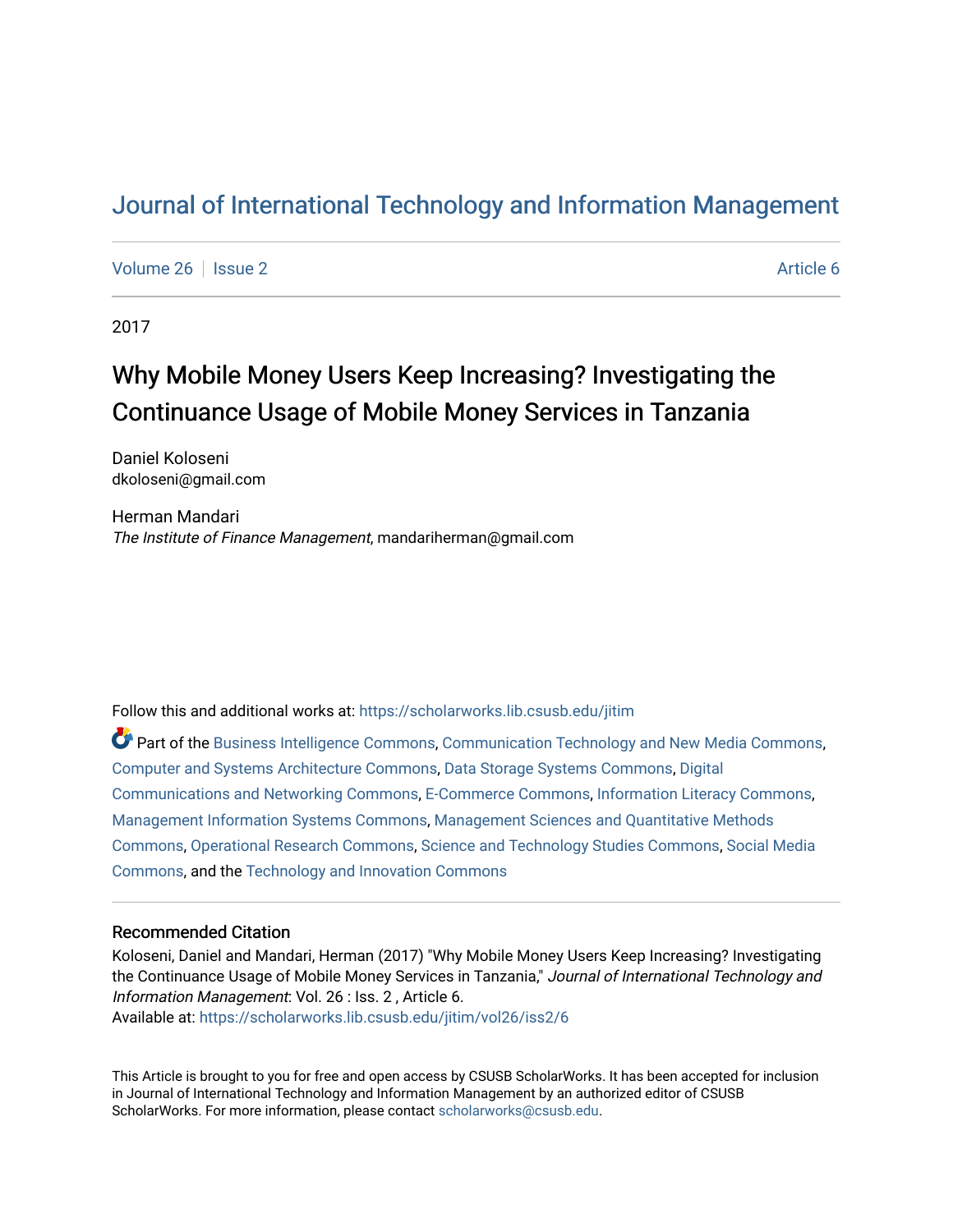## **WHY MOBILE MONEY USERS KEEP INCREASING? INVESTIGATING THE CONTINUANCE USAGE OF MOBILE MONEY SERVICES INTANZANIA**

**Daniel Koloseni** *[dkoloseni@gmail.com](mailto:dkoloseni@gmail.com) Information Technology Department The Institute of Finance Management Dar es Salaam, Tanzania* 

**Herman Mandari**

*[mandariherman@gmail.com](mailto:mandariherman@gmail.com) Computer Science Department The Institute of Finance Management Dar es Salaam, Tanzania* 

#### **ABSTRACT**

*This study examined factors that affect continuance usage of mobile money services in Tanzania. The Theory of Planned Behavior was adopted as a theoretical foundation of the study. The theory was further extended by including the constructs of perceived cost, perceived trust and satisfaction as determinants of mobile money service continuance usage behaviour. A total of 309 valid and reliable responses collected using questionnaires were used for data analysis. The data were analysed using Structural Equation Modeling (SEM) approach. The findings depict that perceived trust, attitude and perceived behavioral control have significant influence on continuance behavioral intention while perceived trust, satisfaction and continuance behavioral intention have significant influence on continuance usage behavior. The study provides a number of useful implications for scholars and policy makers which could be used to enhance and provide sustainable mobile money services to users.* 

**KEYWORDS:** Continuance, Mobile-Money, adoption, Tanzania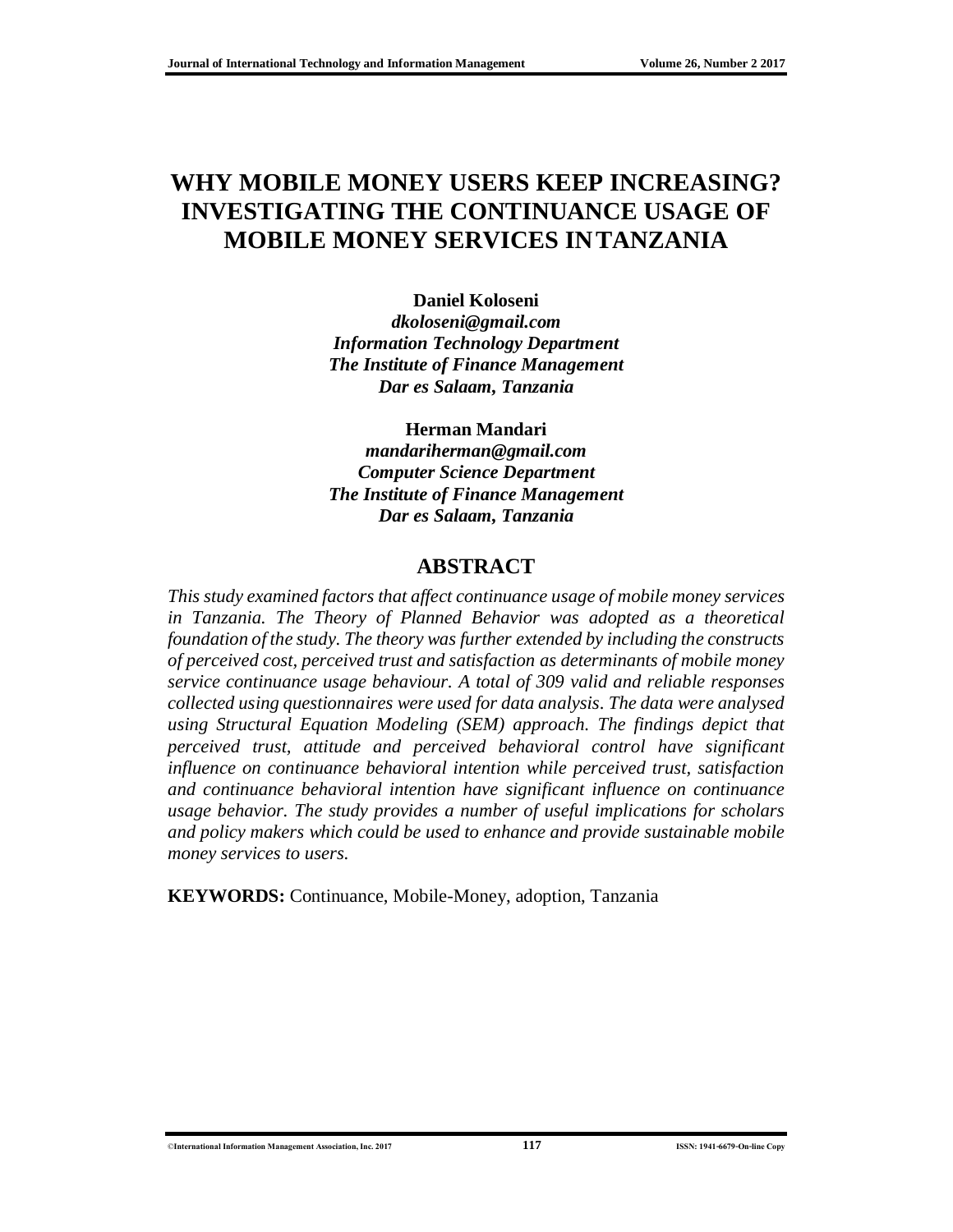### **BACKGROUND**

Mobile money services is the key contributor for the rapid increase of financial inclusion among the Tanzania citizens (DiCastri & Gidvan, 2014). Mobile money services enables people with different occupations and activities in life to send, receive and pay different bills using mobile phones. The key players in Tanzania mobile money services provision are M-Pesa, Tigo-Pesa and Airtel Money (TCRA, 2016). The total amount of money transacted through mobile money services has exceeded 2.1 Billion dollars (4.7 Trillion Tanzania Shillings) in 2015 indicating its massive usage among the Tanzanians (IMF, 2016). Furthermore, the literature indicates that mobile money is the most preferred method used by many Tanzanians to send money (DiCastri & Gidvan, 2014).

Accordingly, there is steady increase in mobile money services users in Tanzania despite different challenges such as inadequate user support, insufficient service awareness, high transaction cost, fear for money safety, unfriendly interface design (Bångens & Söderberg, 2011; Chogo & Sedoyeka, 2014; Nyaga, 2016; Senso & Venkatakrishna, 2013; Tossy, 2014). For example, the number of mobile money services has increased exponentially since its inception in 2008, in 2014 there were 31.8 million registered mobile money accounts and at least 35% of household have at least one mobile money account user (DiCastri & Gidvan, 2014). The key reasons for the adoption of mobile money being affordability, usability and convenience (DiCastri & Gidvan, 2014). The reasons for adoption of mobile money services in Tanzania are quite similar to other Sub- Saharan Africa (SSA) countries such as Kenya (Njega, 2009) and Uganda (Ndiwalana, Morawczynski, & Popov, 2010). Although mobile payment services have been used in Tanzania for eight (8) years now, very little effort have been invested to examine factors that could motivate continuance usage behaviour of mobile money services. A study conducted by Intermedia (2013) reported that, some of the urban mobile money users are less frequently using their mobile money account than when they first signed up. Therefore, there is a need to understand the key factors that could encourage continuance usage of mobile money services.

Bhattacherjee (2001) argued that success of any technology depends on its continuance usage rather than its initial adoption. This is because ineffective usage of technology will lead to wastage of efforts in developing the required technology. Thus, the need arises to examine and understand key factors that motivates people to continue using mobile money services. To investigate factors contributing to continuance usage of mobile money services, the study extends the theory of planned behaviour (TPB) by including perceived costs, perceived trust and satisfaction. The three constructs have been added to reflect the key reasons for people to continue using mobile money services.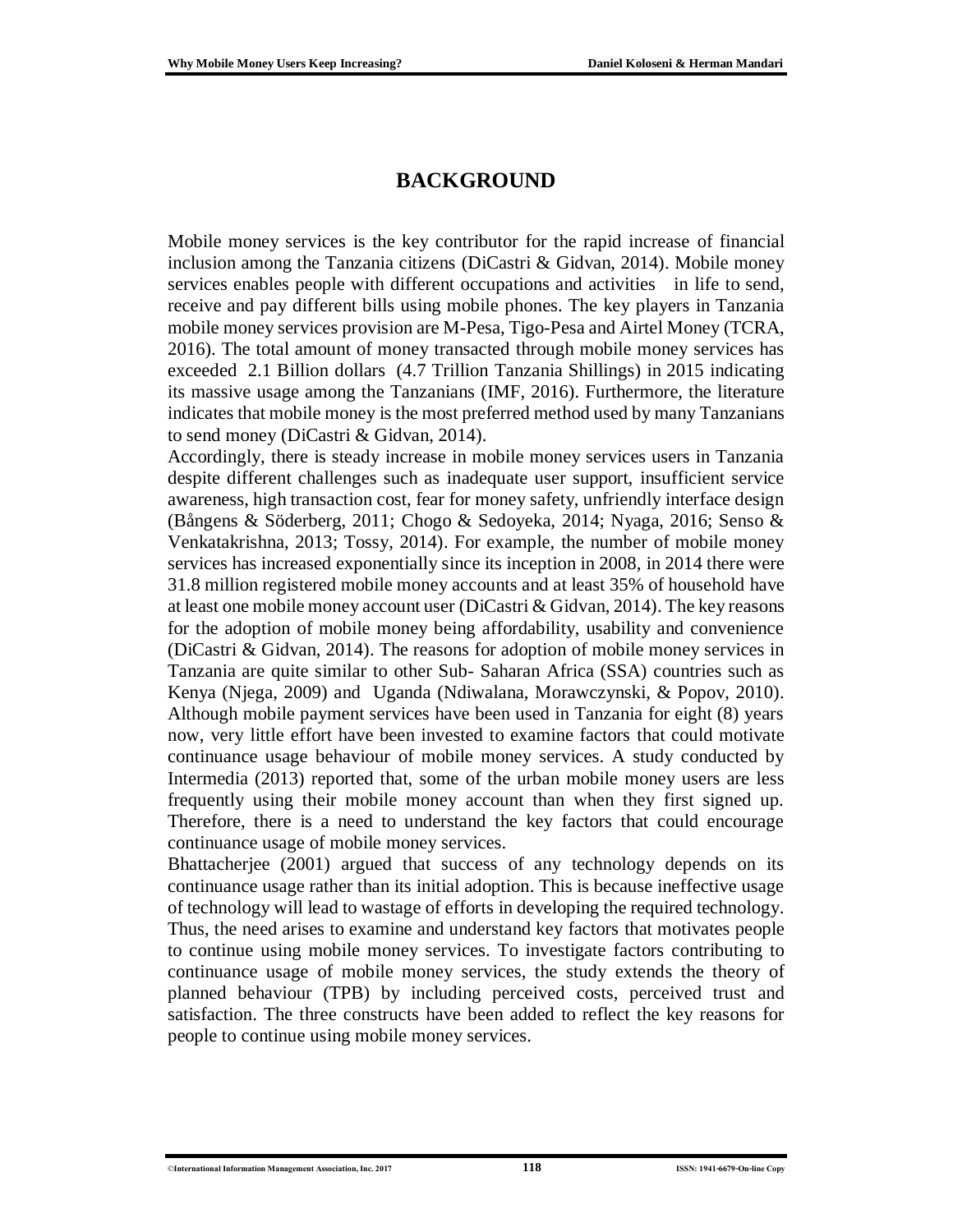### **LITERATURE REVIEW**

Literature review was conducted using a structured literature review approach in which relevant literature on mobile money services, information systems adoption and continuance theories were identified, grouped and critically assessed. Criteria for including or excluding the literature in the study were determined beforehand. This approach was chosen over other approaches since it offers a rigorous, robust, comprehensive and reliable strategy for literature review to address the research problem (Petrosino, Boruch, Soydan, Duggan, & Sanchez-Meca, 2001).

#### **Mobile Money in Tanzania**

Mobile money is considered as the greater innovation in mobile financial ecosystem (GSMA, 2016). This is because mobile money removes friction in payments as well as improves customer satisfaction by providing real-time transactions (GSMA, 2016). Tanzania being one of the earliest countries to launch mobile money is 2008, has witnessed a massive growth of mobile money technology in the East African region. This growth of mobile money has been greatly attributed by growth of information communication infrastructures as well as wide mobile phone penetration in urban and rural areas (USAID, 2013). Statistics show that 35% of the households own at least mobile money account as compared to 2% of the household members who own conversional bank account. Due to the potential provided by mobile money services, it is clear that there is a big potential for growth of mobile money market in Tanzania and other developing countries.

Mobile money services have been widely researched in Tanzania. For instance, Chogo and Sedoyeka (2015) conducted a study to investigate factors which affect the adoption of mobile money in Tanzania. The results show that adoption of mobile money services is affected by poor agent support, lack of awareness, high cost of transaction, and fear on lack of security and unfriendly design of mobile money systems interface. Senso and Venkatakrishnan (2011) investigated challenges of mobile money transfer in Singida region. They found that poor network coverage and lack of enough capital among the mobile money services provides were identified as the key challenges to spread of mobile money services. Furthermore, a study conducted by Economides and Jeziorski (2015) revealed that mobile money services have significantly reduced crime related risks. This is because most of the people are using mobile money in various activities instead of working long distance with cash money and they are not storing physical cash at home.

Although previous studies discussed in this section provide insights on mobile money services provision, none of them have emperically investigated the continuance behavior of users when using mobile money services. Regarding to the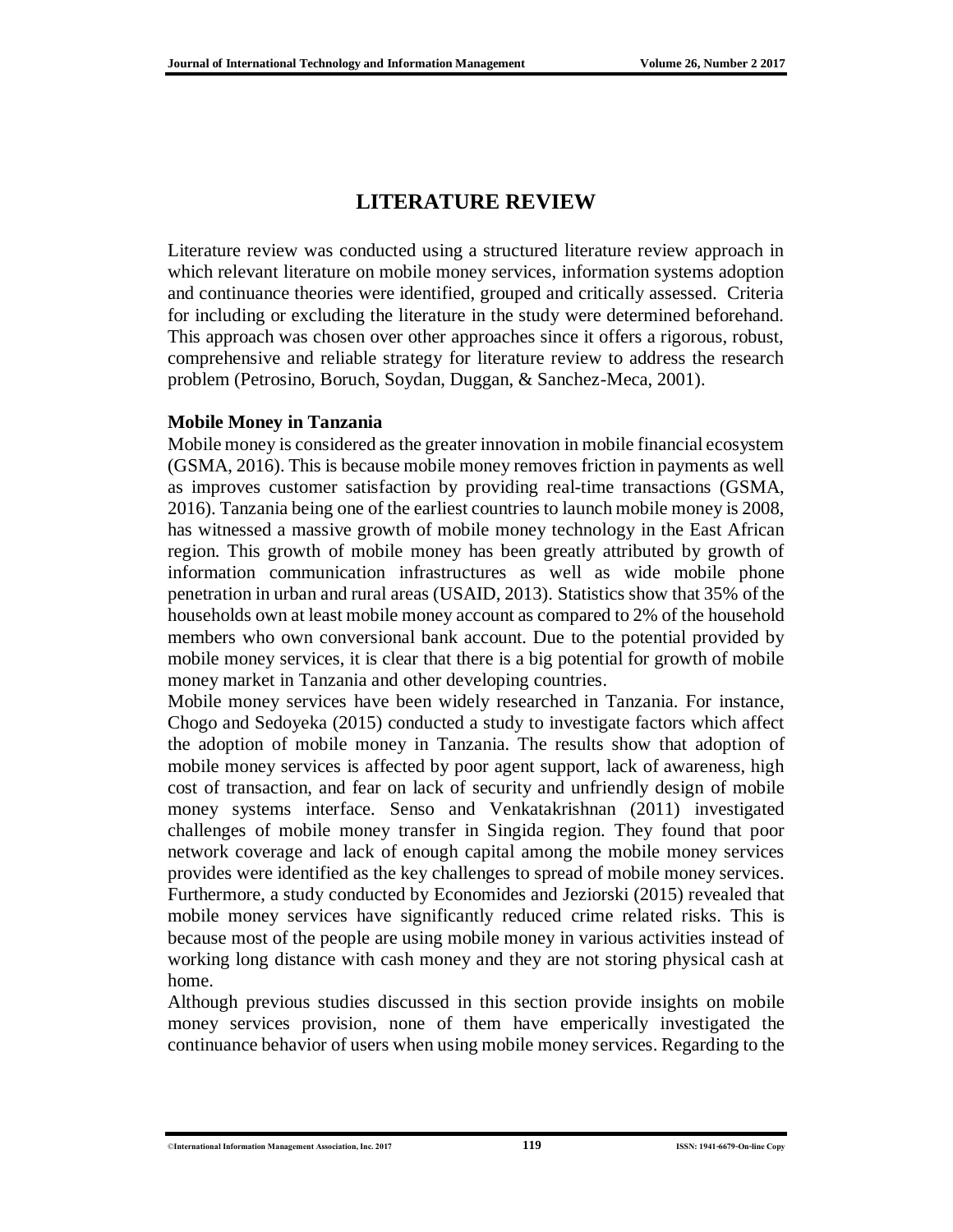importance of expanding mobile money market as well as improving the service to the users, investigating continuance usage behavior of mobile money's users is very important.

#### **Theory of Planned Behavior**

The Theory of Planned Behavior (TPB) is one of the most popular theories used to examine adoption behavior of technology. TPB is the extension of the Theory of Reasoned Action (TRA) which shows that behavior intention is influenced by Attitude and Subjective Norms. However, TRA does not take into account the issues of availability of resources in making decisions. Therefore, TPB was developed by extending TRA through adding perceived behavioral control construct on the model. This extension makes TPB to consider all self-controlled factors and external factors in studying adoption behavior of adopters.

TPB has been widely used in studying behavior intention and actual usage behavior on adoption of mobile money (Dahlberg & Oorni, 2007; Maitai & Omwenga, 2016; Makokha, Ramachandran, & Karthikeya, 2014; Mulwa, 2012; Sayid, Echchabi, & Aziz, 2012; Tobbin & Kuwornu, 2011). It is one of the well-established theories with over 1,200 research bibliographies suggesting that it is well supported empirically among the researchers in explaining human behaviours (Al-Lozi & Papazafeiropoulou, 2012; Sommer, 2011). It is mostly used to examine behaviours in situations where users of technology might lack control of their behaviours (which is most certain in mobile money usage, because of rapid change of technology) due to lack of necessary resources and skills (Azzah, 2015), an aspect which has been overlooked by other theories such as Theory of Reasoned Action (TRA), Technology Acceptance Model (TAM) and Innovation Diffusion Theory (IDT). Lack of necessary resources and skills may thwart individual's desire to use or continue using a technology or participating in a particular behaviour (Ajzen, 2011). Further, given the fact that, good usage environment provided by mobile money service providers is a key to continue usage for users, then TPB is considered as an ideal theory in this study because it contains perceived behavioral control construct which takes into account factors that are beyond users' control. However, limited studies have employed TPB in examining continuance usage behavior of mobile money services.

Furthermore, the theory was extended by including three constructs which are perceived cost, satisfaction and perceived trust. These are considered as the main key elements in examining continuous usage behavior of technology.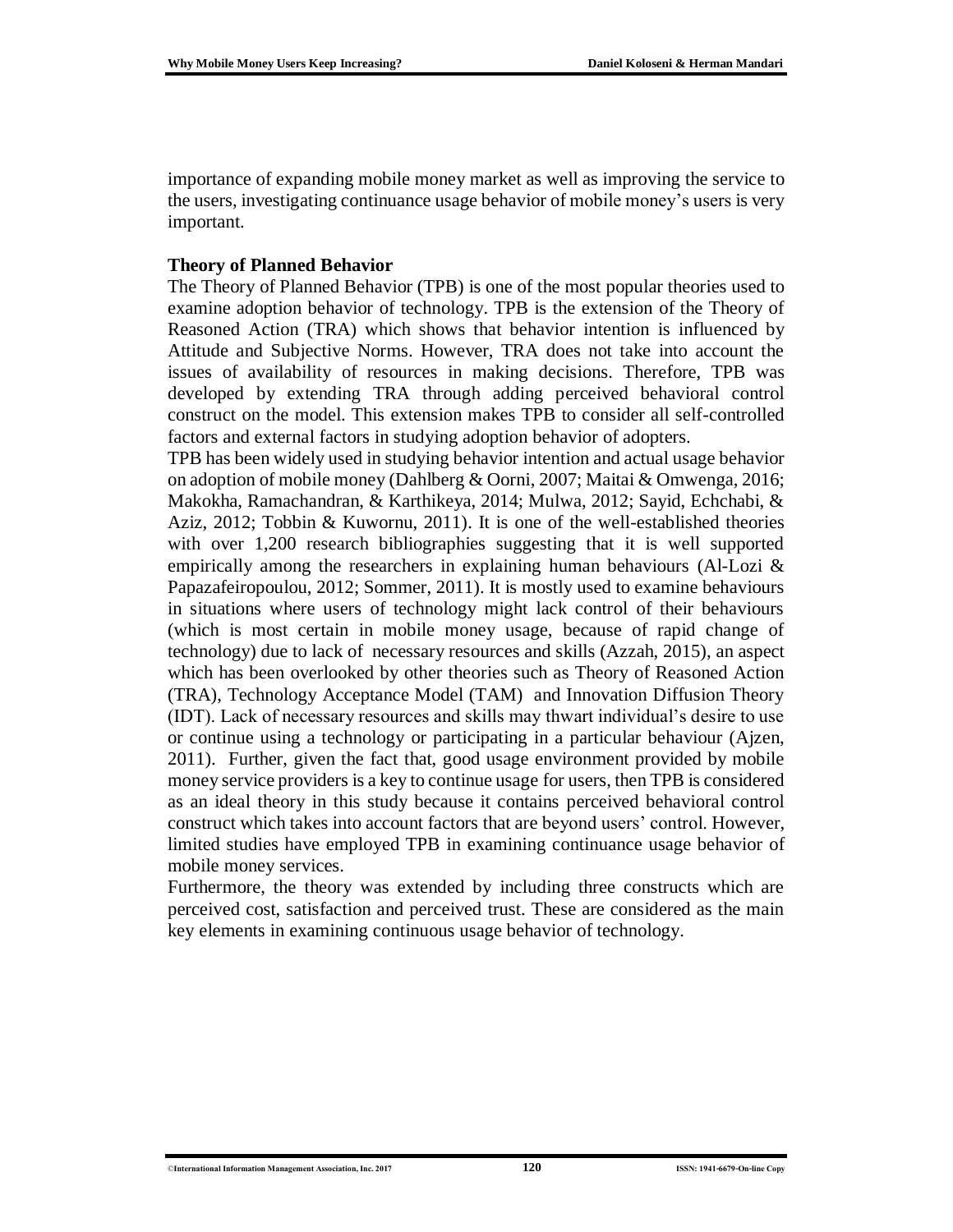### **RESEARCH MODEL AND HYPOTHESIS DEVELOPMENT**

This study adopt TPB model in studying the continuance intention of mobile money in Tanzania. TPB is further extended by including satisfaction, perceived trust and perceived cost. These are considered to be most influential factors in determining continuance intention of mobile technologies (Deng, Lu, Wei, & Zhang, 2010). Satisfaction could be defined as psychological state related to and resulting from the cognitively appraisal of the expectation-performance discrepancy (Wu, Tsai, Chen, & Wu, 2006). Satisfaction is considered as key enabler which can retain long terms consumers (Bhattacherjee, 2001; Wu et al., 2006). On the other hand, despite the advantages of mobile money, challenges such as money theft and disclose of account information are considered to demotivate users from continuance usage of mobile money services (Hoehle, Huff, & Goode, 2011). Therefore, to understand the influence of trust is very crucial in continuance usage of mobile money services. In addition, the cost associated with using mobile money is also a big debate among the mobile money users (GSMA, 2016). Provided that, the factor that monetary and non-monetary cost may deteriorate the usage behaviour of technology, it is wise to include perceived cost construct in the current study. Figure 1 shows the proposed conceptual model which could be used to explain continuance usage behavior.



*Figure 1: Proposed Research Model*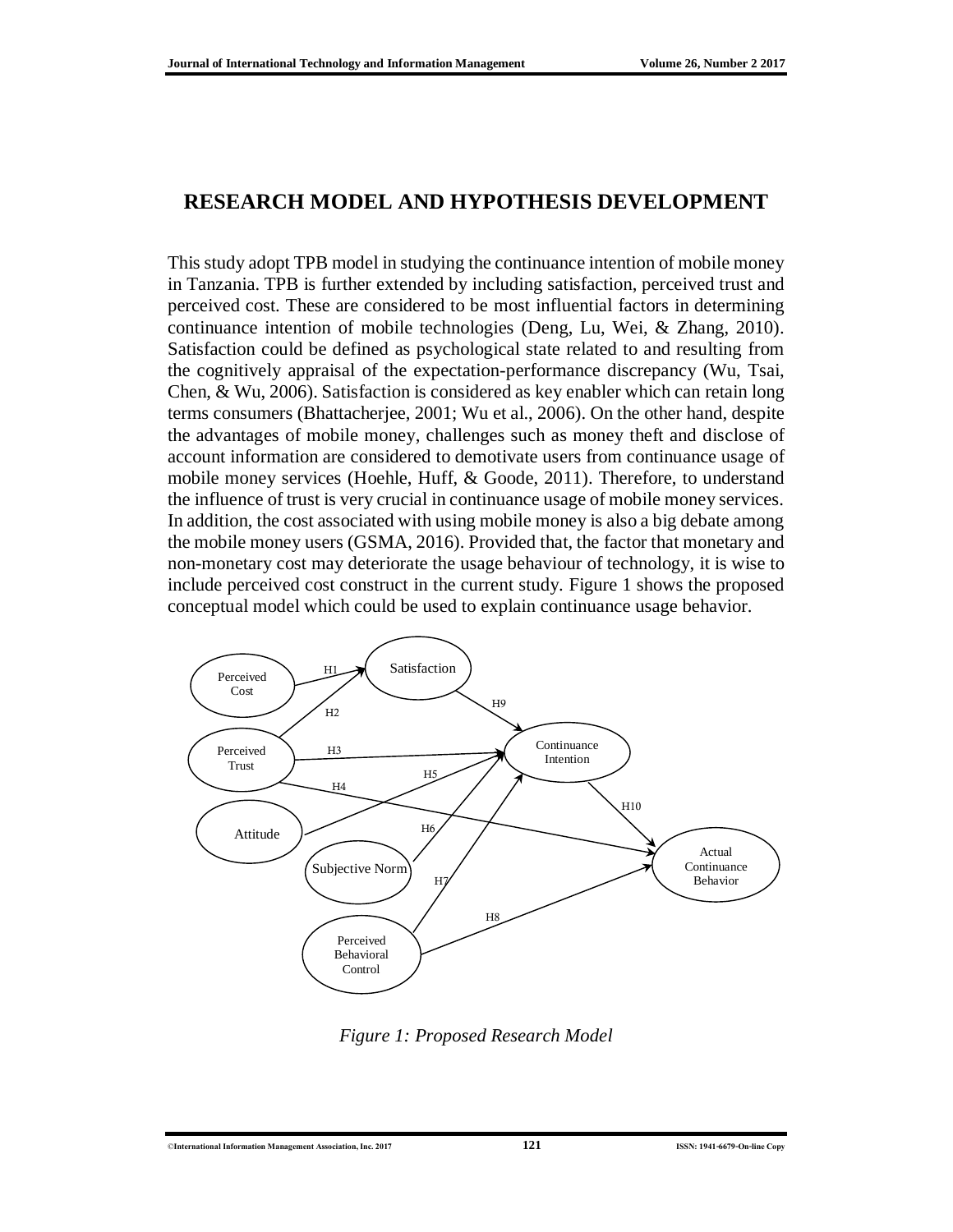High perceived cost may reduce the possibility of individuals to use mobile technology services (Wu & Wang, 2005). For instance, when cost associated with using mobile money services (such as sending and withdrawal charges) is considered to be very high, the users will be dissatisfied and may withdraw from using the services (Fu, Jung, & Chung, 2013). Furthermore, frustrating experiences, fraud, unavailability of services on time, transfer of money to unintended receiver may dissatisfy the consumers, consequently their intention to use the services may decrease (Wang, Zhou, & Zhang, 2014; Wu & Wang, 2005). Likewise negative significant influence of perceived cost on satisfaction was found in the work of Berger and Janoff-Bulman (2006) and Fu et al. (2013). Based on this fact, this study depicts that:

*H1: Perceived cost has negative effect on individual's mobile money services satisfaction.* 

Previous studies have pointed out that trust plays a key role in developing loyal and satisfaction to the customer (Balasubramanian, Konana, & Menon, 2003; Ratnasingham, 1998). In fact, user's perceived trust on ICT related service boostup user's satisfaction level towards that service (Hoehle et al., 2011). This means that, if the user's perceived trust towards an ICT service or technology is very high, satisfaction levels also tends to increase (Flavián & Guinalíu, 2006; Hoehle et al., 2011). Similarly, relationships between perceived trust and satisfaction is shown in Kim, Ferrin, and Rao (2009); and Festinger (1962) studies. In connection with the relationships between user's perceived trust and continued intention to use ICT related services, previous studies found that trust has a direct influence on the intention of users to continue using technology (Deng et al., 2010; Flavián & Guinalíu, 2006). Based on this facts, this study hypothesize that:

*H2: Trust will have a direct positive effect on mobile money satisfaction*

*H3: Trust will have a direct positive effect on continuance intention to use mobile money services*

*H4: Trust will have a direct positive effect on continuance usage of mobile money services.*

Attitude is considered as an extent to which an individual is favourable or unfavourable towards a given technology or service (Praveena & Thomas, 2014). When an individual develops a positive attitude towards a given technology or service, likelihood to use the said technology or service tends to decrease (C.-H.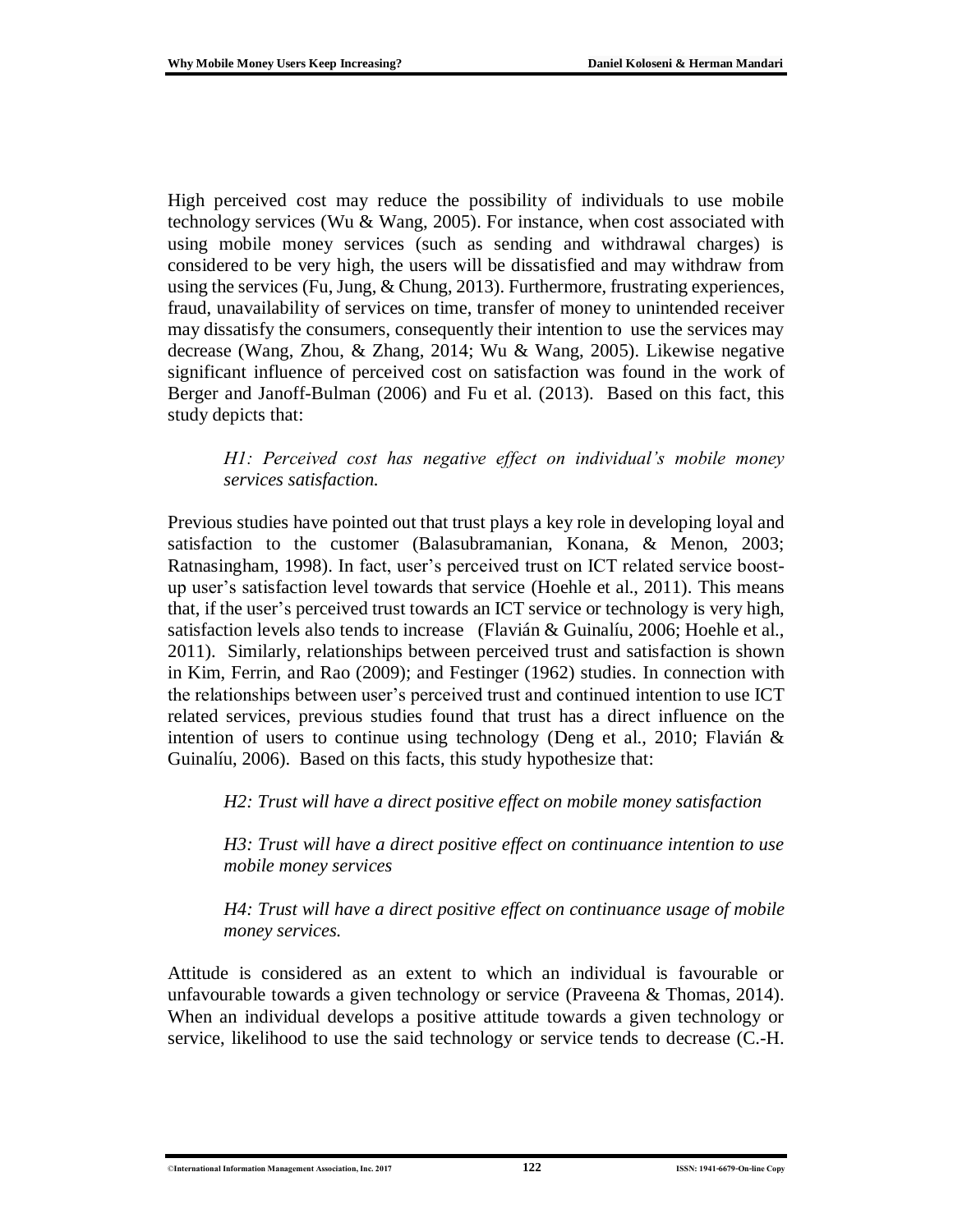Ho, 2010). Several studies have empirically examined the relationships between attitude and continuance behavior and concluded that attitude has positive effects on continuance intention (C.-H. Ho, 2010; Praveena & Thomas, 2014; Thiruselvi, Yusliza, Ramayah, & Nur Zahitah, 2013). On the same note, it is expected that if mobile money users have positive attitude towards mobile money services, likelihood to continue using mobile money among them will increase as well. Therefore, this study hypothesize that:

#### *H5: Attitude will have positive effect on continuance intention to usage mobile money services.*

Subjective norm refers to individual's perception that people who are important to him/her think that he/she should or should not engage in a certain behavior (Hasbullah et al., 2016). Previous studies have shown that social pressure from family members, friends, colleagues indeed have positive effects on adoption of technology or services (Hasbullah et al., 2016). Furthermore, advice from different group of people have been empirically proved to influence continuance usage of technology (Chen, Chen, & Chen, 2009; Chen, Yen, & Hwang, 2012; Lee, 2010). In the context of the current study, mobile money users may choose to continue using the technology because of the social pressure received from different groups. Therefore, this study postulates that the effect of word-of-mouth from different people will tend to influence continuance usage of mobile money services positively. Hence, the following hypothesis:

#### *H6: Subjective norm will have positive effect on continuance intention to use mobile money services.*

Perceived behavior control is defined as individual's perception of ease or difficulty in performing certainbehavior (Ajzen, 1991). If the user has higher control of the perceived behavior, then performing a certain behavior becomes ease (Zhong, Luo, & Zhang, 2015). A number of studies have examined the influence of perceived behavior control on continuance behavior and concluded that there is positive effects between the variables (M.-C. Lee, 2010; Zhong et al., 2015). In this study, increased behavioural control (for instance through acquiring skills to harness the services) will enable mobile money users to find the services easy to use. Subsequently, individual's likelihood to continue using mobile money services will increase. Therefore, this study depicts that:

*H7: Perceived behavior control will have positive effect on continuance intention to usage mobile money services.*

©**International Information Management Association, Inc. 2017 123 ISSN: 1941-6679-On-line Copy**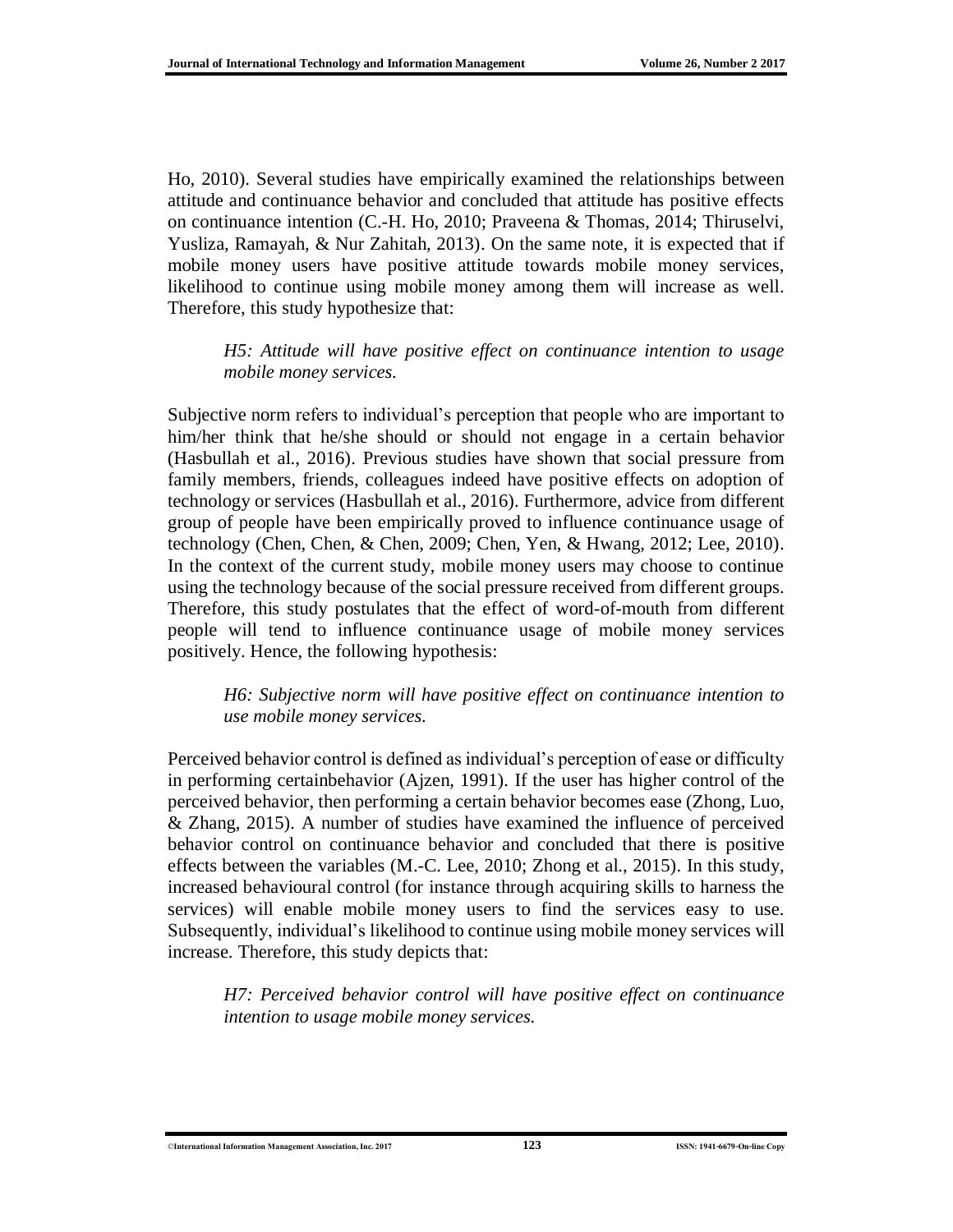*H8: Perceived behavior control will have positive effect on actual continuance behavior of using mobile money services.*

Satisfaction refers to user's affective reaction towards a service or technology (Al-Gahtani & King, 1999). It is the key driver of continuance intention to use a service or technology (Ho, 2010; Limayem & Cheung, 2008; Roca, Chiu, & Martínez, 2006). A satisfied user is more likely to continue to use ICT related service as long as the service provided continue to meet needs of the user (Bhattacherjee, 2001). Previous studies have empirically confirmed that satisfaction has direct and positive effects on continuance intention to use ICT related services (Ho, 2010; Hong, Thong, & Tam, 2005; Lee, 2010; Wu et al., 2006; Yin, Cheng, & Zhu, 2011). Based on these facts, this study predicts that:

*H9: User's degree of satisfaction with mobile money services will influence his/her continuance intention to use the service.*

Behavior intention has been theorized to influence actual usage behavior in technology adoption (Ajzen, 1991). Empirical studies have been conducted to examine the influence of behavioral intention on actual usage behavioral and proved to have positive relationship (Bhattacherjee, Perols, & Sanford, 2008; Lehrer, Constantiou, & Hess, 2011). Furthermore, increasing level of individual's intention to use technology or service has direct and positive impact on his/her continue usage behavior. Literature in IS depicts that a user may continue to use a service or technology as long as his/her intention will continue to be high (Al-Debei, Al-Lozi, & Papazafeiropoulou, 2013; Y. Sun & Mouakket, 2015). Thus, this study postulates that:

*H10: Continuance intention will have positive effect on actual continuance behavior of using mobile money services.*

### **RESEARCH METHODOLOGY**

#### **Questionnaire and Measurement Items**

The survey study was conducted in Tanzania to collect data used in this study. The survey was only conducted in Dar es Salaam region, statistics show that 75% of Dar es Salaam household members use mobile money (Intermedia, 2013). The survey questionnaire had three sections which are introduction, demographic details and measurement items which measure perceptions of respondents with regard to perceived costs, perceived trust, satisfaction, social norms, and attitude, perceived behavior control, continued intention and continued usage of mobile money services. All measurement items were adopted from previous IS studies and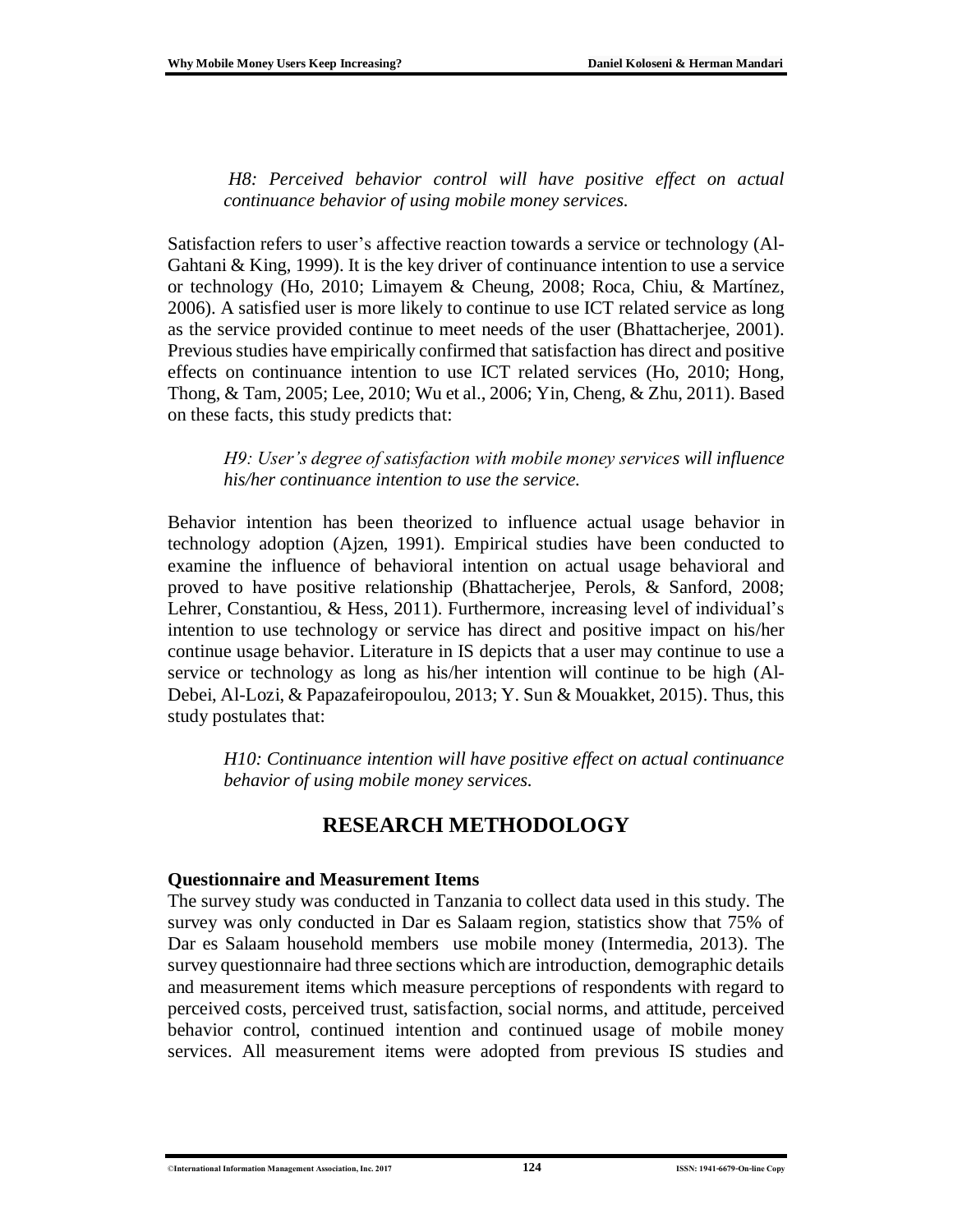customized to suite the current study's context (see appendix 1 for the measurement items).Measurement items for perceived costs were adopted from Sun, Cao and You (2010), Wu and Wang (2005), perceived trust from Lee and Benbasat (2004), Zhao, Lu, Zhang and Chau (2012), attitude from Ajzen (1991), Sun and Mouakket (2015), social norms from Dholakia, Bagozzi and Pearo (2004), perceived behavioural control from Baker, Al-Gahtani and Hubona (2007), Ho and Ko (2008) and satisfaction from Bhattacherjee (2001), Chiu, Hsu, Sun, Lin and Sun (2005), Liao, Palvia and Chen (2009), continuance behavioural intention from Chiu et al.( 2005) and Liao et al. (2009) and continuance behaviour from Lee and Benbasat (2004) and Sun & Mouakket (2015).All measurement items were measured by using a 5-Likert scale ranging from strongly disagree (1) to strongly agree (5). The questionnaire was translated into Swahili language to enable respondents who are not fluent in English to respond to the questionnaire. Three hundred and nine valid and reliable questionnaires were collected and used in the data analysis. *Data Collection and Respondents*

Convenient and Snowball sampling techniques were employed to select respondents used in this study. These sampling approaches were chosen due to difficulty of accessing the sampling frame (Katz, 2006). Researchers conveniently visited mobile money service centres to distribute questionnaires to mobile money users who were willing to participate in the study (Teddlie  $& Yu, 2007$ ). Using snowball approach, mobile money users in offices, universities and shops were requested to link researchers to other mobile money service users who were willing to participate in the study (Atkinson & Flint, 2001; Katz, 2006). The methods used for data collection were also employed in a study of similar nature to the current study (Tobbin & Kuwornu, 2011). Demographic information of respondents is reported in Table 1.

|            | <b>Variable/Construct</b> | <b>Frequency</b> | Percentage $(\% )$ |  |
|------------|---------------------------|------------------|--------------------|--|
| Gender     |                           |                  |                    |  |
|            | Female                    | 123              | 39.8               |  |
|            | Male                      | 186              | 60.2               |  |
| Age        |                           |                  |                    |  |
|            | 18-35                     | 207              | 67                 |  |
|            | $36 - 59$                 | 89               | 28.8               |  |
|            | 60 and Above              | 13               | 4.2                |  |
| Experience |                           |                  |                    |  |
|            | Less than 1 Year          | 25               | 8.1                |  |
|            | 1-3 Years                 | 73               | 23.6               |  |
|            | Above 3                   | 211              | 68.3               |  |

|  | Table 1: Demographic information of respondents |  |  |
|--|-------------------------------------------------|--|--|
|  |                                                 |  |  |

#### ©**International Information Management Association, Inc. 2017 125 ISSN: 1941-6679-On-line Copy**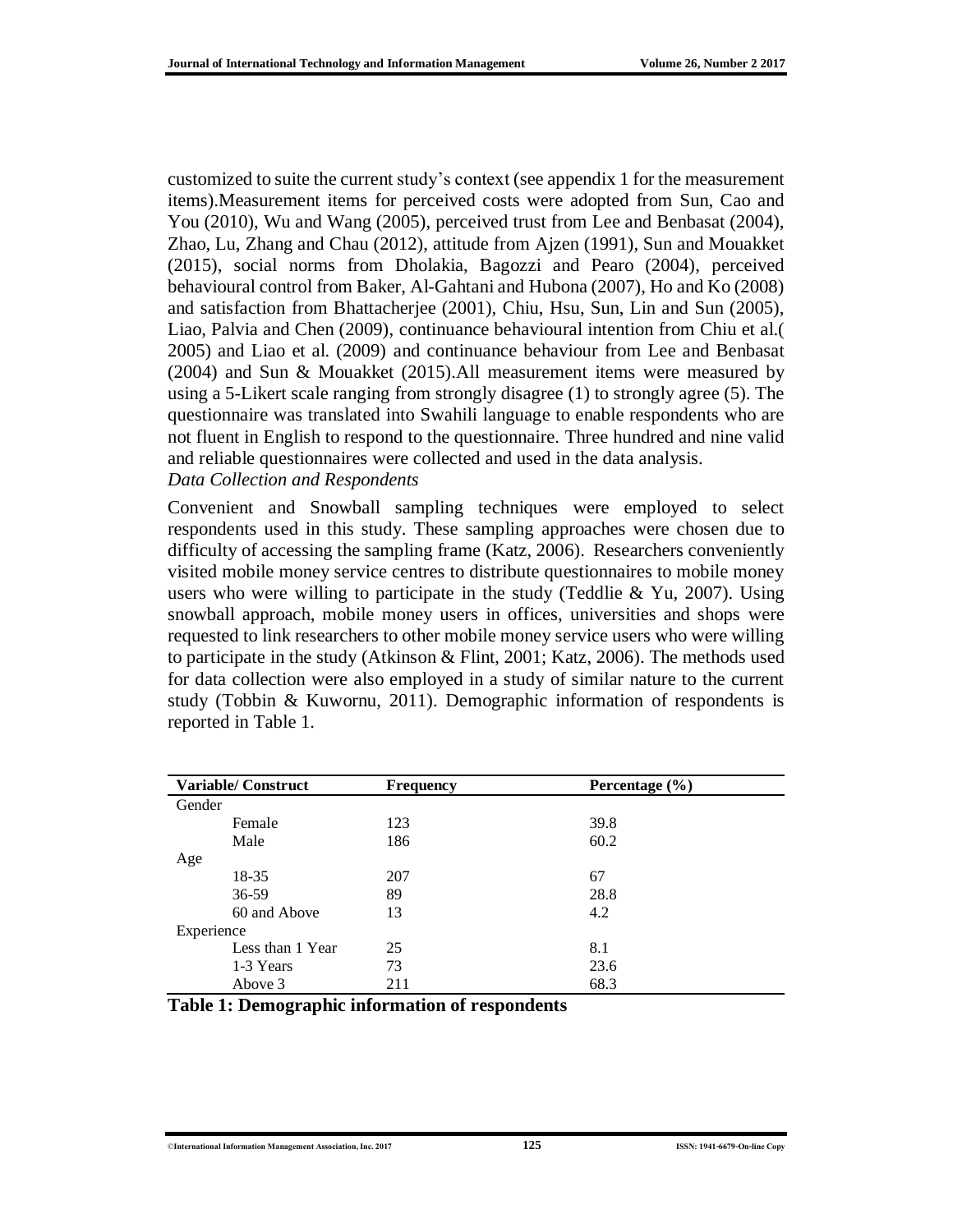### **DATA ANALYSIS AND RESULTS**

Data screening were conducted using SPSS missing value module to identify and address all issues related to missing values. Missing data were analysed using Missing Completely at Random (MCAR) test (Little, 1988). The test yielded nonsignificant results ( $\chi^2$  = 541.799, df = 790, p = 1.00). This result suggests that data values are missing at random. Missing data was replaced using expectationmaximization approach. Structural Equation Modelling (SEM) was used to analyse the quality of the measurement items and test the study research hypotheses. SEM was adopted due to number of reasons, firstly it takes care of measurement errors in variables which results into more reliable results (Iacobucci, 2010). A two-step approach which involve assessment of the measurement model followed by assessment of structural model suggested by (Anderson & Gerbing, 1988) was employed to perform structural equation modelling.

#### *Assessment of Model Fit and Quality of Measurement Items*

Data were first analysed to verify if the model fit correspond the acceptable threshold values suggested by Bentler and Bonett (1980), Byrne (2009), Hair Jr, Black, Babin, and Anderson ( 2010), Hu and Bentler (1999) (see Table 2). The initial model did not produce acceptable threshold values; therefore it was modified several times following the guidelines suggested by Hair, Black, Anderson, and Tatham (2006). The final adjusted model produced the following model fit results  $\chi^2/df = 1.546$ , RAMSEA = 0.042, CFI = 0.906, IFI = 0.960 and TLI = 0.951, which suggests that measurement model has provided a good fit with the data.

| Model Fit     | Good Fit | Source                      |  |
|---------------|----------|-----------------------------|--|
| $\chi^2/df$   | $\leq 3$ | (Bentler $\&$ Bonett, 1980) |  |
| <b>RAMSEA</b> | < 0.08   | (Hair Jr et al., 2010)      |  |
| CFI           | >0.9     | (Byrne, 2009)               |  |
| IFI           | >0.9     | (Hu & Bentler, 1999)        |  |
| TI J          | >0.9     | (Byrne, 2009)               |  |

#### **Table 2: Model Fit indices thresholds**

Quality of the measurement items is important in order to achieve reliable, valid and trustful results. Assessment of the quality of the measurement items was achieved by analysing four psychometric properties of the collected data: internal consistency, convergent validity, discriminant validity and unidimensionality. Composite reliability (CR) results for each construct indicates that CR values for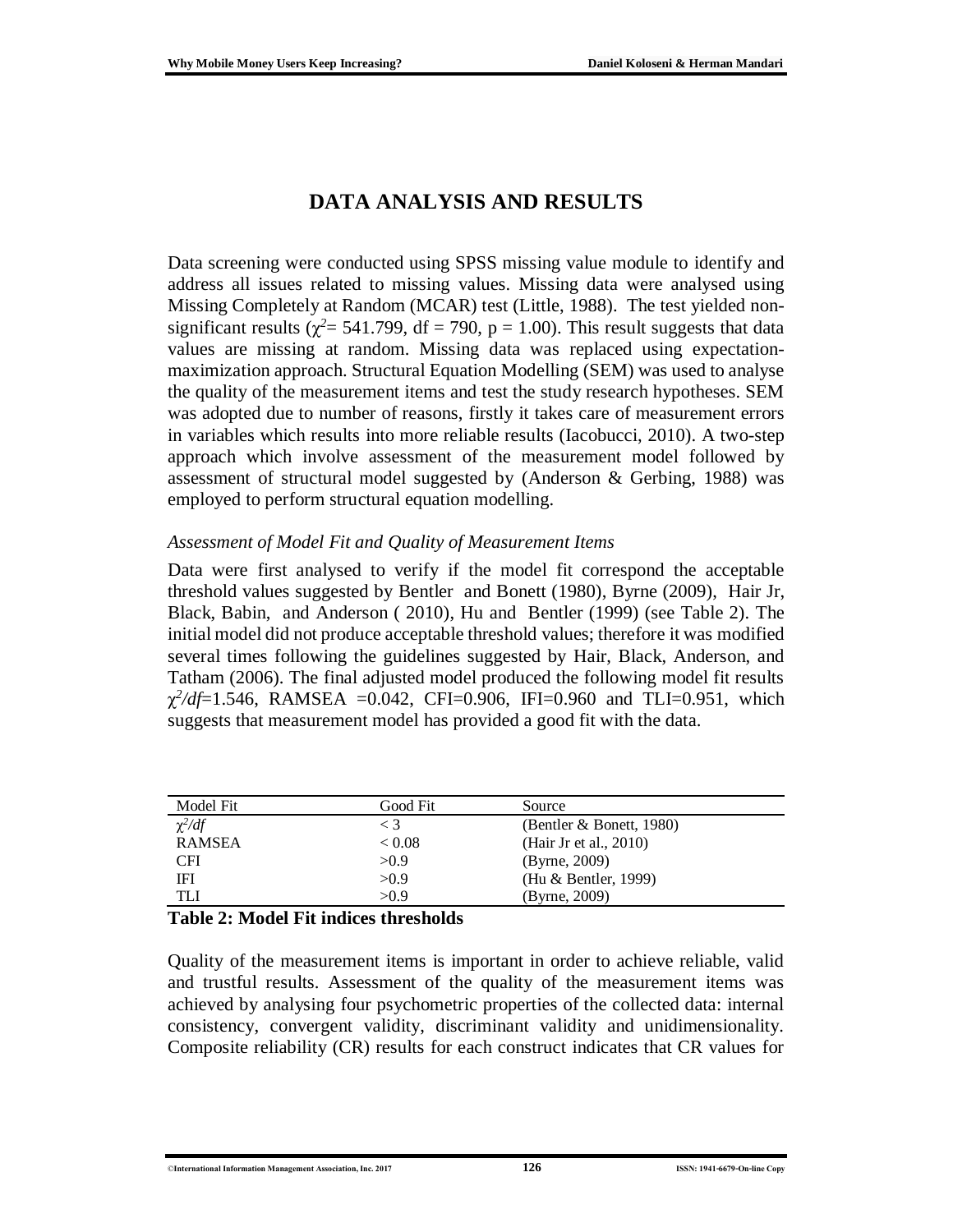each construct was above 0.7 suggesting that items used to measure each construct are consistent (Fornell & Larcker, 1981; Gefen, Straub, & Boudreau, 2000). Fornell and Larcker (1981) suggest that if AVE score is above 0.5 for each construct, then data collected have achieved acceptable convergent validity. Our results indicate that AVE scores are above 0.5 meaning that data used in this study have achieved the condition for convergent validity. With regard to discriminant validity, the square root of AVE for each construct was larger than other values in its row and column (see the bolded diagonal scores) suggesting that data discriminant validity was achieved (Gefen, 2005). Overall, the results showed the measurements items used were psychometrically adequate for this study. Results of reliability, convergent and discriminant validity are reported in Table 3.

|            | <b>CR</b> | <b>AVE</b> | TR    | <b>CIB</b> | <b>ATT</b> | <b>PBC</b> | <b>PC</b> | <b>STF</b> | SN    | CB    |
|------------|-----------|------------|-------|------------|------------|------------|-----------|------------|-------|-------|
| TR         | 0.820     | 0.696      | 0.834 |            |            |            |           |            |       |       |
| <b>CIB</b> | 0.828     | 0.548      | 0.371 | 0.740      |            |            |           |            |       |       |
| <b>ATT</b> | 0.812     | 0.591      | 0.135 | 0.218      | 0.769      |            |           |            |       |       |
| <b>PBC</b> | 0.907     | 0.710      | 0.570 | 0.255      | 0.057      | 0.843      |           |            |       |       |
| PC.        | 0.776     | 0.634      | 0.099 | 0.227      | 0.257      | 0.015      | 0.796     |            |       |       |
| <b>STF</b> | 0.814     | 0.596      | 0.161 | 0.233      | 0.191      | 0.107      | $-0.115$  | 0.772      |       |       |
| <b>SN</b>  | 0.785     | 0.550      | 0.360 | 0.164      | 0.057      | 0.612      | 0.193     | 0.034      | 0.742 |       |
| CB         | 0.846     | 0.530      | 0.498 | 0.372      | 0.118      | 0.693      | 0.272     | 0.188      | 0.467 | 0.728 |

**Table 3: Construct Reliability and Validity**

#### **Assessment of Structural Model**

The structural model was assessed by model fit indices. Based on model fit indices suggested by (Hu & Bentler, 1999), the study's structural model achieved the acceptable threshold values as follows:  $\chi^2/df = 1.652$ , RAMSEA = 0.046, CFI=0.951, IFI=0.951 and TLI=0.943. The results of the model fit suggest that our model is structurally sound and therefore provides empirical support for theoretical model. Analysis of paths between the constructs indicated that seven (7) out of ten (10) hypotheses were supported (see Table 3). Specifically, hypotheses H2, which predicted perceived trust would have influence on mobile payment services satisfaction, H3 which predicted that perceived trust would influence individual's intention to continue using mobile payment services, H4 which predicted that perceived trust would influence individuals to continue using the mobile payment services were supported. Furthermore, H5 which suggested individual's attitude towards mobile payment services could influence his or her intention to continue using the services, H7 which predicted perceived behavioural control could influence the intention of individuals to continue using the mobile payment services were also supported.

The hypothesised influence of individual mobile payment services satisfaction towards its continued usage (H9) and continuance intention towards continued mobile payment usage were supported by data (H10). Contrary to expectation of

<sup>©</sup>**International Information Management Association, Inc. 2017 127 ISSN: 1941-6679-On-line Copy**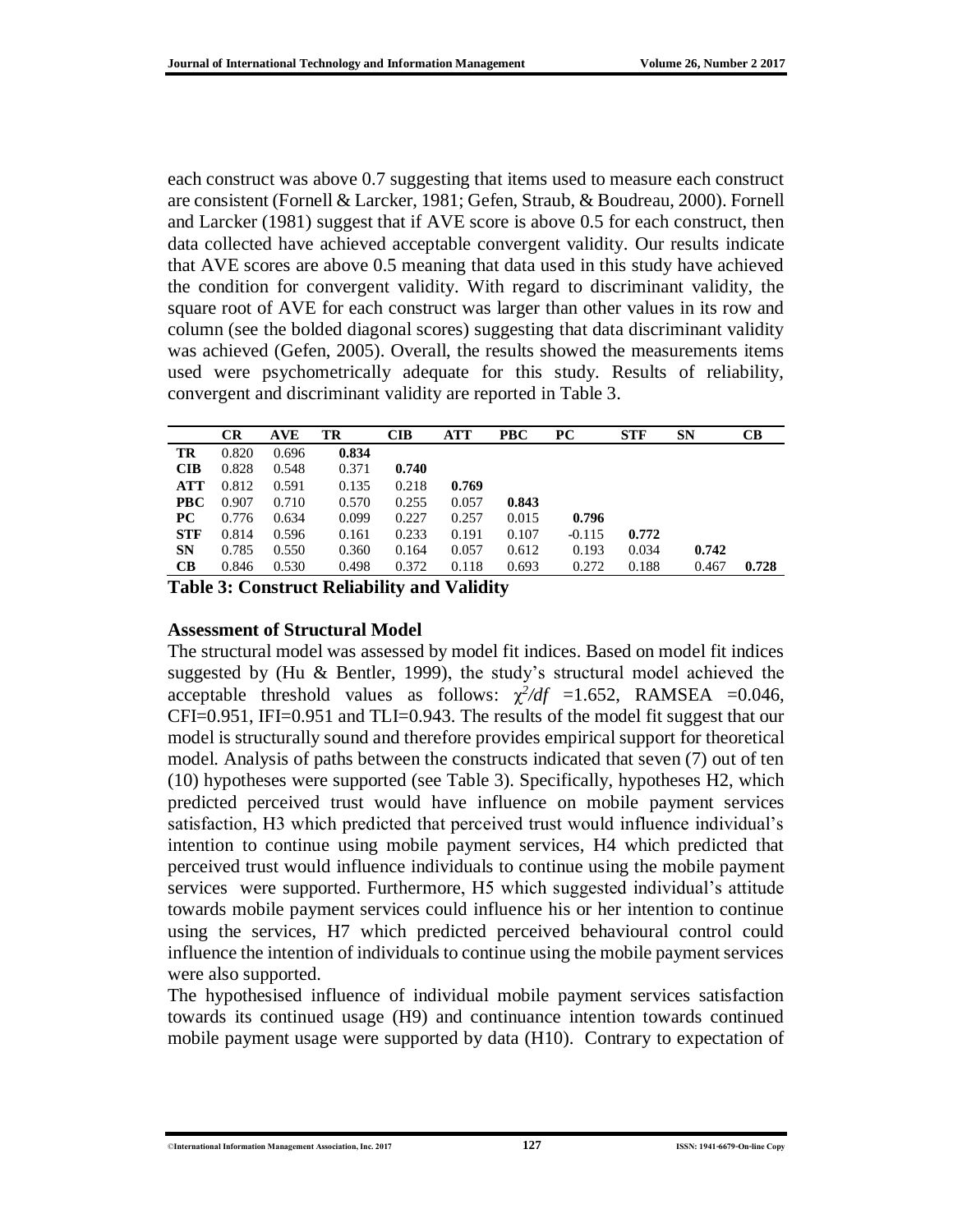this study, H1 which suggested that individual's perception of mobile payment services would have influence on service satisfaction, H6 which predicted that social norms such advice from friends, relatives etc. could motivate the intention of individual to continue using mobile payment services and H8 which predicted that perceived behavioural control would have positive impact on individual's continuance intention to use mobile services were not supported. Overall, the final research model accounted for 22% of the variance in continuance intention to use mobile payment services and 50% of the variance in continuance usage of mobile payment services. This information suggests that the amount variance explained by the study's variables is substantial (Cohen, 1988). Results of hypotheses testing are reported in Table 4.

| Hypotheses/Paths |                   |                                     | Estimate | S.E.  | P     | Remarks    |
|------------------|-------------------|-------------------------------------|----------|-------|-------|------------|
| H1               | Perceived costs   | $\rightarrow$ Satisfaction          | $-1518$  | .0887 | .0869 | <b>Not</b> |
|                  |                   |                                     |          |       |       | supported  |
| H <sub>2</sub>   | Perceived trust   | $\rightarrow$ Satisfaction          | .2036    | .0753 | .0068 | Supported  |
| H <sub>3</sub>   | Perceived trust   | Continuance intention               | 2116     | .0719 | .0033 | Supported  |
| H <sub>4</sub>   | Perceived trust   | $\rightarrow$ Continuance behaviour | .1864    | .0757 | .0138 | Supported  |
| H <sub>5</sub>   | Attitude          | $\rightarrow$ Continuance intention | .1513    | .0683 | .0268 | Supported  |
| H <sub>6</sub>   | Social Norms      | $\rightarrow$ Continuance intention | .0066    | .0842 | .9377 | <b>Not</b> |
|                  |                   |                                     |          |       |       | Supported  |
| H7               | Perceived control | $\rightarrow$ Continuance intention | .6571    | .0795 | ***   | Supported  |
| H <sub>8</sub>   | Perceived control | Continuance behaviour               | $-.0917$ | .0939 | .3290 | <b>Not</b> |
|                  |                   |                                     |          |       |       | supported  |
| H <sub>9</sub>   | Satisfaction      | $\rightarrow$ Continuance intention | .0985    | .0487 | .0432 | Supported  |
| H <sub>10</sub>  | Continuance       | Continuance behaviour               | .2057    | .0719 | .0042 | Supported  |
|                  | intention         |                                     |          |       |       |            |

**Table 4: Results of Hypotheses Testing**

### **DISCUSSIONS**

This study has integrated TPB constructs with perceived costs, perceived trust and satisfaction constructs to enrich our understanding of continuance behaviours towards mobile money services usage.

The study postulated that satisfaction towards mobile money services are determined by user's perceived trust and costs. However, contrary to our expectations, the study found that only perceived trust could influence user's satisfaction towards mobile money services. This implies that user's mobile money services satisfaction depends on trust rather than costs of the services. It may also imply that the amount charged by the mobile money service providers is reasonable and appreciated by the users (Berger & Janoff-Bulman, 2006). A close look on the direction of the relationship indicates that perceived costs has indeed a negative influence on satisfaction, however the strength of the relationship was not strong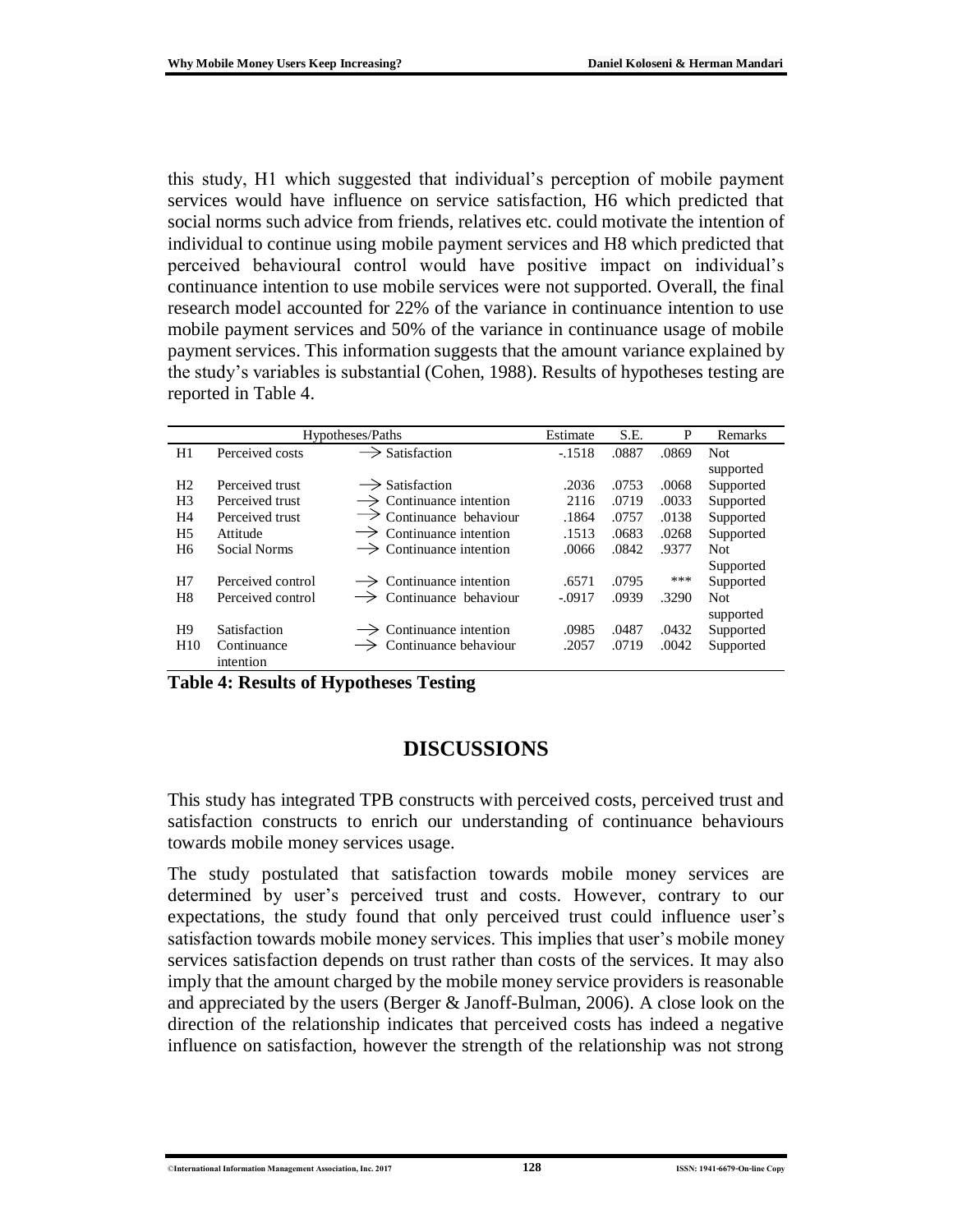enough to cause significant effect on satisfaction. Significance influence of perceived trust on satisfaction is related to previous studies on mobile money and mobile payment services (Bricci, Fragata, & Antunes, 2016; Kim, Ferrin, & Rao, 2009; Zboja & Voorhees, 2006).

Furthermore, the study found that trust has significant positive impact on both intention to continue and actual continued usage of mobile money service among the users. This finding confirms the role played by the trust construct as an important element in any money-related transactions or business. Apart from creating satisfaction, trust can also boost both continuance intention and continuance towards mobile money services. The influence of trust on continuance intention and continuance towards mobile money services is in agreement with previous studies (Sledgianowski & Kulviwat, 2009; Zboja & Voorhees, 2006; Zhou, 2013). In general trust, play a key role in motivating users to use mobile payment related systems. This role is also highlighted in previous studies which were conducted in sub- Saharan Africa (SSA) such as (Comninos, Esselaar, Ndiwalana, & Stork, 2009; Garg & Choeu, 2015; Kabanda & Brown, 2015; Lwoga & Lwoga, 2017; Morawczynski, 2008). Thus findings of this study in respect with this construct replicates previous findings and solidify the need to develop trustworthy systems for the successful adoption and post adoption of mobile payment related systems.

With regard to attitude, our findings support the theoretical assertions that attitude has direct and positive influence on continuance intention. Right attitude with regard to mobile money services could therefore boost user's continuance intention towards the service. This finding corroborates previous findings in mobile money services (Kim, Mirusmonov, & Lee, 2013). This study also found that social pressure such as advice from friends; relatives and others, could not influence continuance intention to use mobile money services. Possibly, social pressure could only influence initial intention to use the services. Nonetheless, the effect of social pressure diminishes as time goes by, making it ineffective to impact continued usage of the mobile money services. Further, since using mobile money service is not mandatory in the society and there exist other ways to harness money related services; the influence of social pressure could no longer continue to exert the same influence before the initial adoption of the services (Islam, 2013). This finding is consistent with previous results in mobile money services adoption studies such as Jenkins and Ophoff (2016). Also this finding replicates findings from previous IS studies such as Hsu, Yen, Chiu, and Chang (2006) and Venkatesh, Morris, Davis, and Davis (2003).

It appears that perceived behavioural control could only influence intention to continue using mobile money services and not the actual continued usage. The influence of perceived control on continued intention to use mobile money services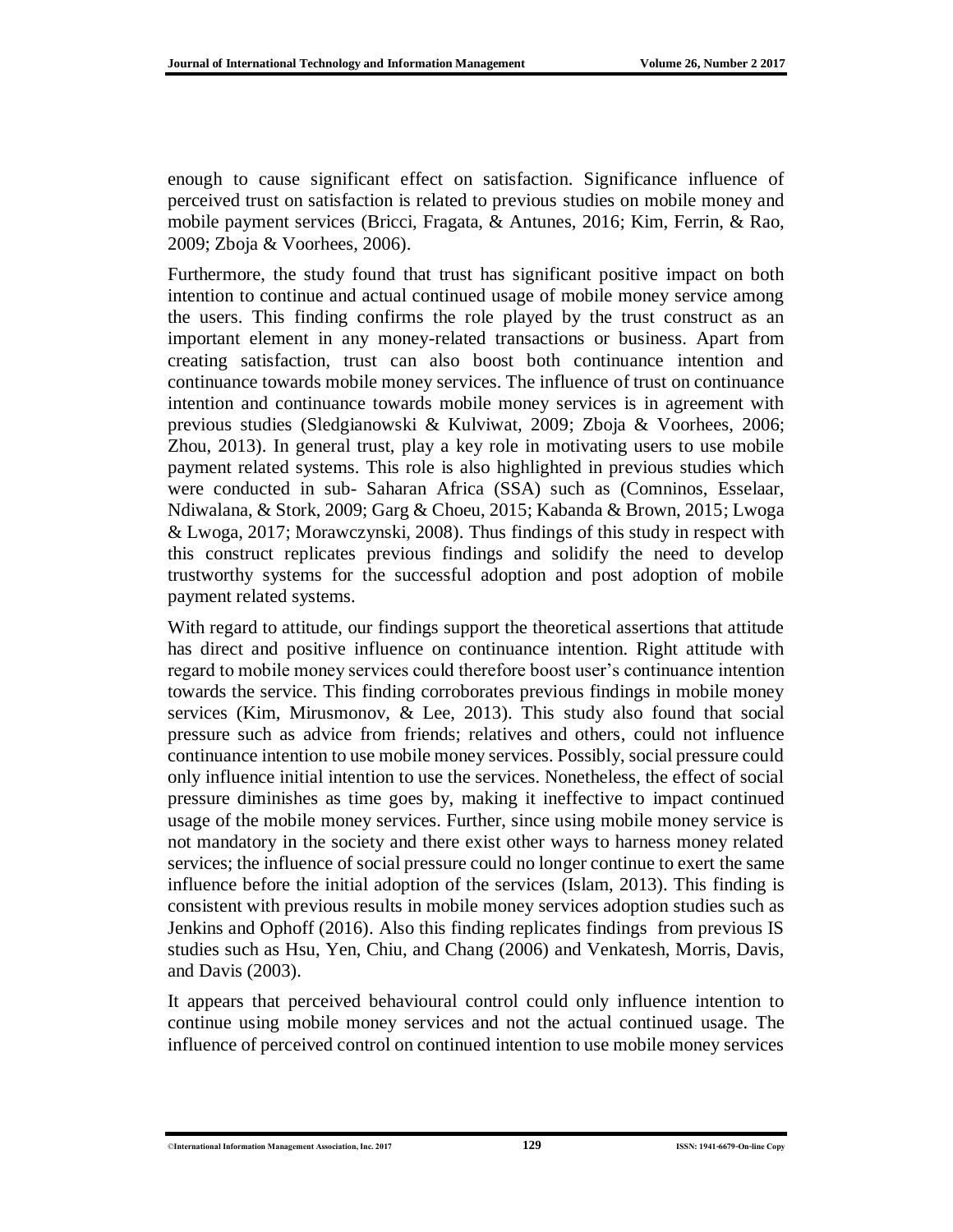is also supported by (Al-Debei et al., 2013). Plausible explanation with regard to non- significance of perceived behavioural control on continuance usage could be due to the fact that, a large portion of respondents are experienced users of mobile money services (see Table 1). Experienced users have enough skills which were gathered over the years of using mobile money services, thus they do not need much skills to continue using the services. This finding is consistent with (Ajzen, 1991), argument, that in situation where control to use the system is high, the construct of perceived behavioural control could not predict actual behavior. We found that when users are satisfied with money services, their intention to continue using the services could be prolonged. This finding indicates the importance of creating enabling business environment and provision of quality services to satisfy the users. This finding is consistent with both previous mobile money services findings such as Dlodlo (2015) and Yuan, Liu, Yao and Liu (2016) and IS findings such as Chen, Ryan and Hayashi (2004); Chen, Yen and Hwang (2012); Hong, Thong and Tam (2006); Sumaedi, Mahatma, Bakti and Yarmen (2012). Lastly, similar to many other previous studies such as Al-Debei et al. (2013), this study found that continuance intention is positively related to actual continuance of mobile money services.

### **IMPLICATIONS**

Given the exponential growth enjoyed by mobile money service providers, this study offers a number of managerial and theoretical implications. Trust is crucial for increasing and maintaining customer satisfaction, and motivating continued intention and actual continued use of mobile money services. This finding suggests that loss of trust could be fatal to the mobile money service providers. Mobile money service providers should therefore strive to provide truth worthy services to its customers. We recommend that, mobile money service providers should not ignore the importance of providing quality services to satisfy the users. Our results indicate that, the higher the satisfaction, the higher continued usage intention of the mobile money services.

Furthermore, we suggest mobile money service providers to cultivate the right attitude among the users and enhancing control when using the services through skills development programs and support services. By doing so, the intention to continue using the services will be prolonged. Although, our finding indicates perceived control was not important for the actual continued usage of mobile money services, perceived control is still important for the initial adoption of the mobile money services. Thus, mobile money service providers should also plan for the skills enhancement programs for the new users to enable them to smoothly use the services. As indicated in our findings, continued usage intention could lead to actual continued usage of mobile money services. Concerted efforts should also be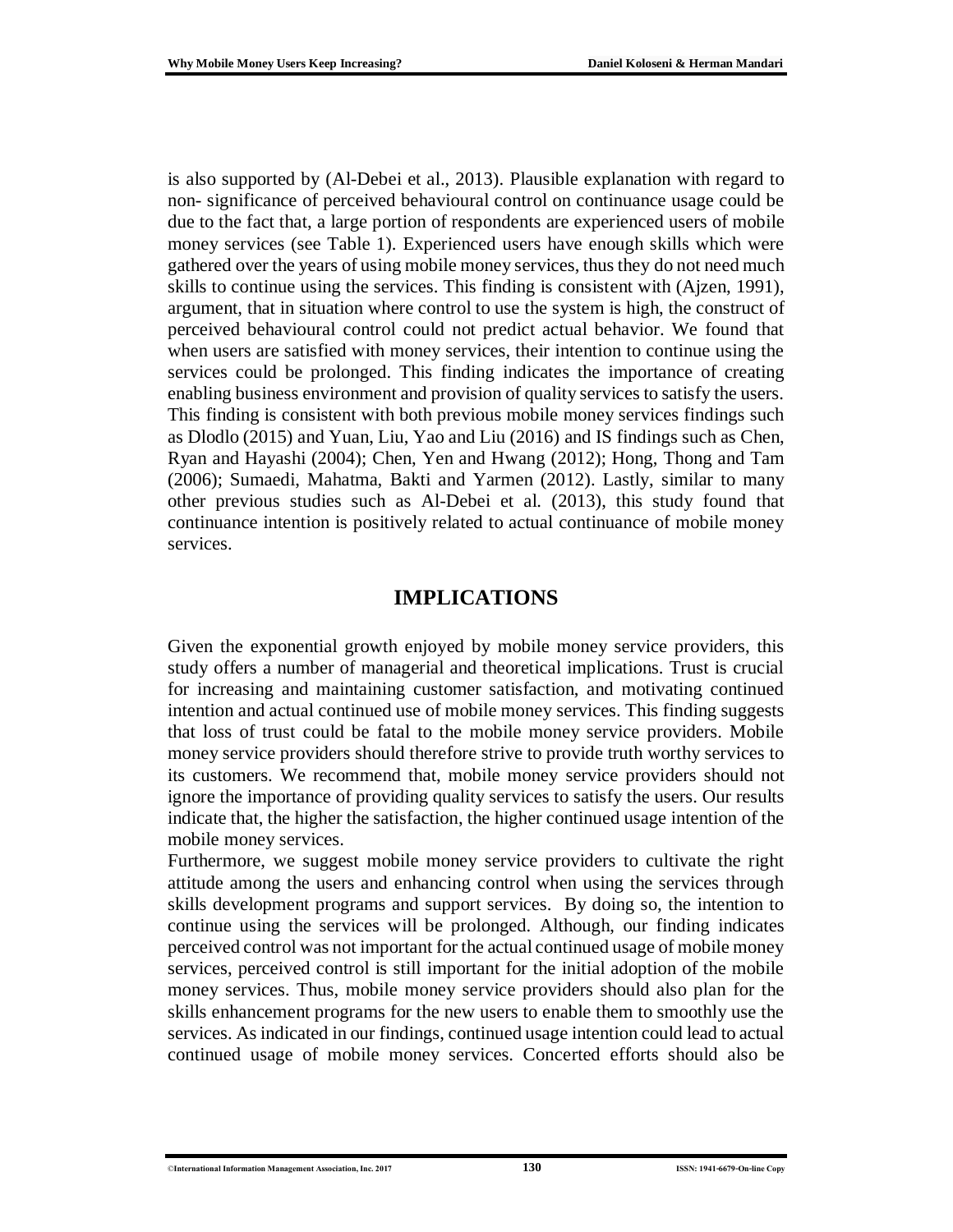directed to heighten up continuance intention to encourage mobile money users to continue using the services.

This study extended and empirically tested the theory of planned behaviours (TPB). Specifically, the study has introduced three new variables, perceived cost, perceived trust and satisfaction, which improve our understanding of the impact of these factors on both continuance intention and actual continued usage of mobile money services. Literature in IS continued usage paid little attention on the relationship between continuance intention and actual continuance usage with assumption that the intention could lead to actual usage, which is not always the case (Hsu & Huang, 2010). This study is an attempt to fill this gap.

While previous studies have been conducted on mobile banking and mobile payment services (Zhou, 2011, 2013, 2014), to our best knowledge this study could be the first to empirically examined continuance usage of mobile money services which is popular means of transacting money related services in sub-Saharan Africa.

### **CONCLUSIONS, LIMITATIONS AND DIRECTION FOR FUTURE STUDIES**

Promoting the factors for mobile money service usage is crucial for its continuance usage. Using the extended theory of planned behaviour as a theoretical lens, the study found that the following factors: attitude, perceived trust, perceived behavioural control and satisfaction could affect continuance intention of mobile money services. In addition, the study found that perceived trust and continuance intention could motivate mobile money service users to migrate from continuance intention to continuance behaviour (i.e. actual continuance usage of mobile money services). Further, perceived trust could influence user's satisfaction towards mobile money services. To retain mobile money users, mobile money service providers should strategize ways and mechanisms that could promote the above factors.

Similar to any other study, this study has limitations which should be taken into account when using its findings. First, the use of convenient and snowball sampling approaches during data collection could have affected external validity due to lack of randomness in our sample and generalisation of results. Future studies may use probability sampling approach to improve the external validity. Due to limitation in accessing the sampling frame, future studies may add rigor by employing mixed methods approach to data collection and analysis in order to provide a comprehensive and a balanced perspective on the findings (Morse & Chung, 2003).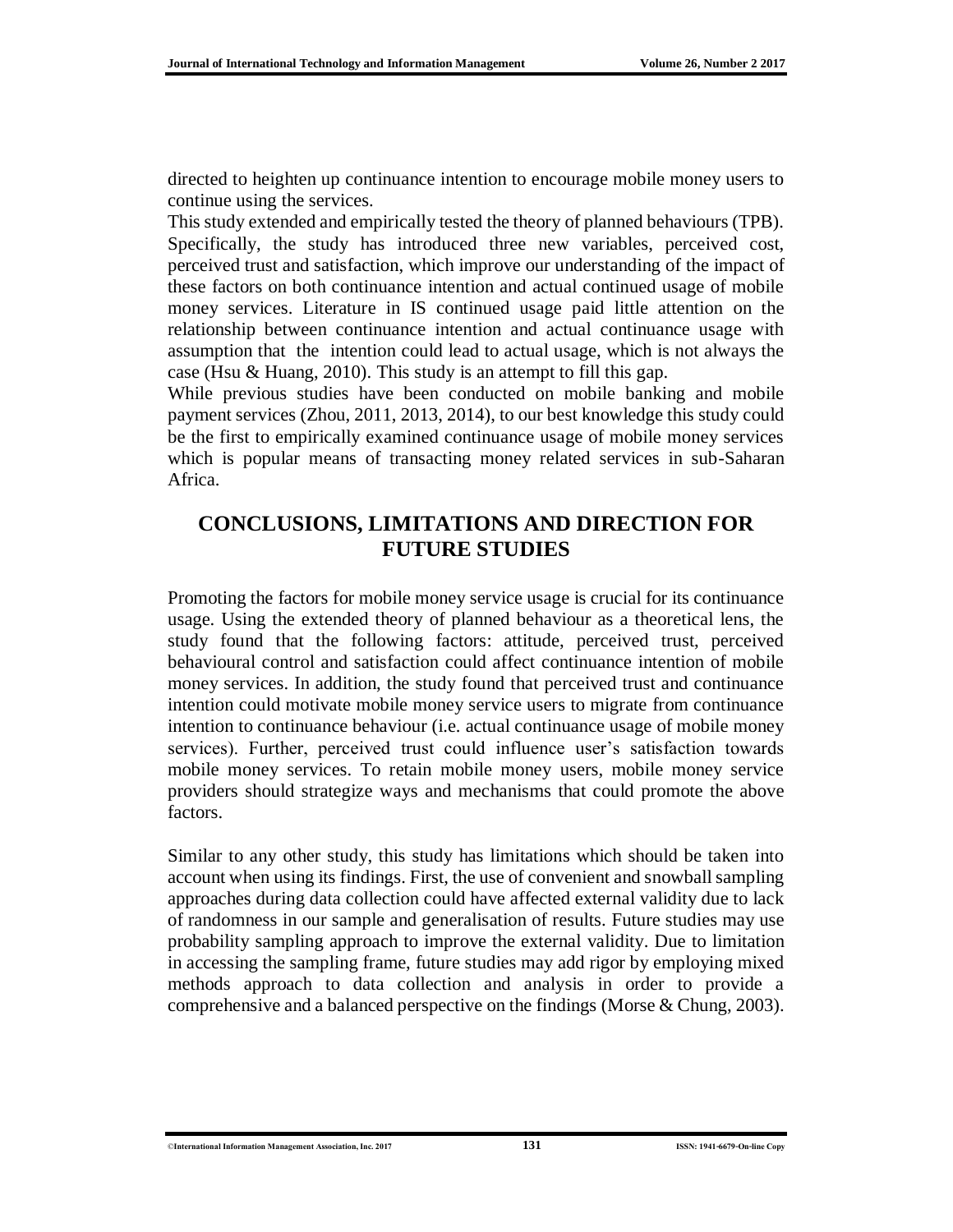In order to examine causal relationships between constructs of the study, future studies may apply longitudinal approach instead of cross- sectional approach used in this study. Examination of causal relationships between the constructs could shed more knowledge beyond the inter-relationships which was investigated in this study.

### **REFERENCES**

- Ajzen, I. (1991). The Theory of Planned Behavior. *Orgnizational Behavior and Human Decision Processes*, *50*(2), 179–211.
- Ajzen, I. (2011). The theory of planned behaviour: reactions and reflections. *Psychology & Health*, *26*(9), 1113–1127.
- Al-Debei, M. M., Al-Lozi, E., & Papazafeiropoulou, A. (2013). Why People Keep Coming Back to Facebook: Explaining and Predicting Continuance Participation from an Extended Theory of Planned Behaviour perspective. *Decision Support Systems*, *55*(1), 43–54.
- Al-Gahtani, S. S., & King, M. (1999). Attitudes, satisfaction and usage: Factors contributing to each in the acceptance of information technology. *Behaviour & Information Technology*, *18*(4), 277–297.
- Al-Lozi, E., & Papazafeiropoulou, A. (2012). Intention-based models: The theory of planned behavior within the context of IS. In *Information systems theory* (pp. 219–239). Springer.
- Anderson, J. C., & Gerbing, D. W. (1988). Structural equation modeling in practice: A review and recommended two-step approach. *Psychological Bulletin*, *103*(3), 411.
- Atkinson, R., & Flint, J. (2001). Accessing hidden and hard-to-reach populations: Snowball research strategies. *Social Research Update*, *33*(1), 1–4.
- Azzah, A. M. (2015). Theory of Planned Behavior (TPB) Ajzen (1988). In *Information Seeking Behavior and Technology Adoption: Theories and Trends: Theories and Trends* (p. 237). IGI Global.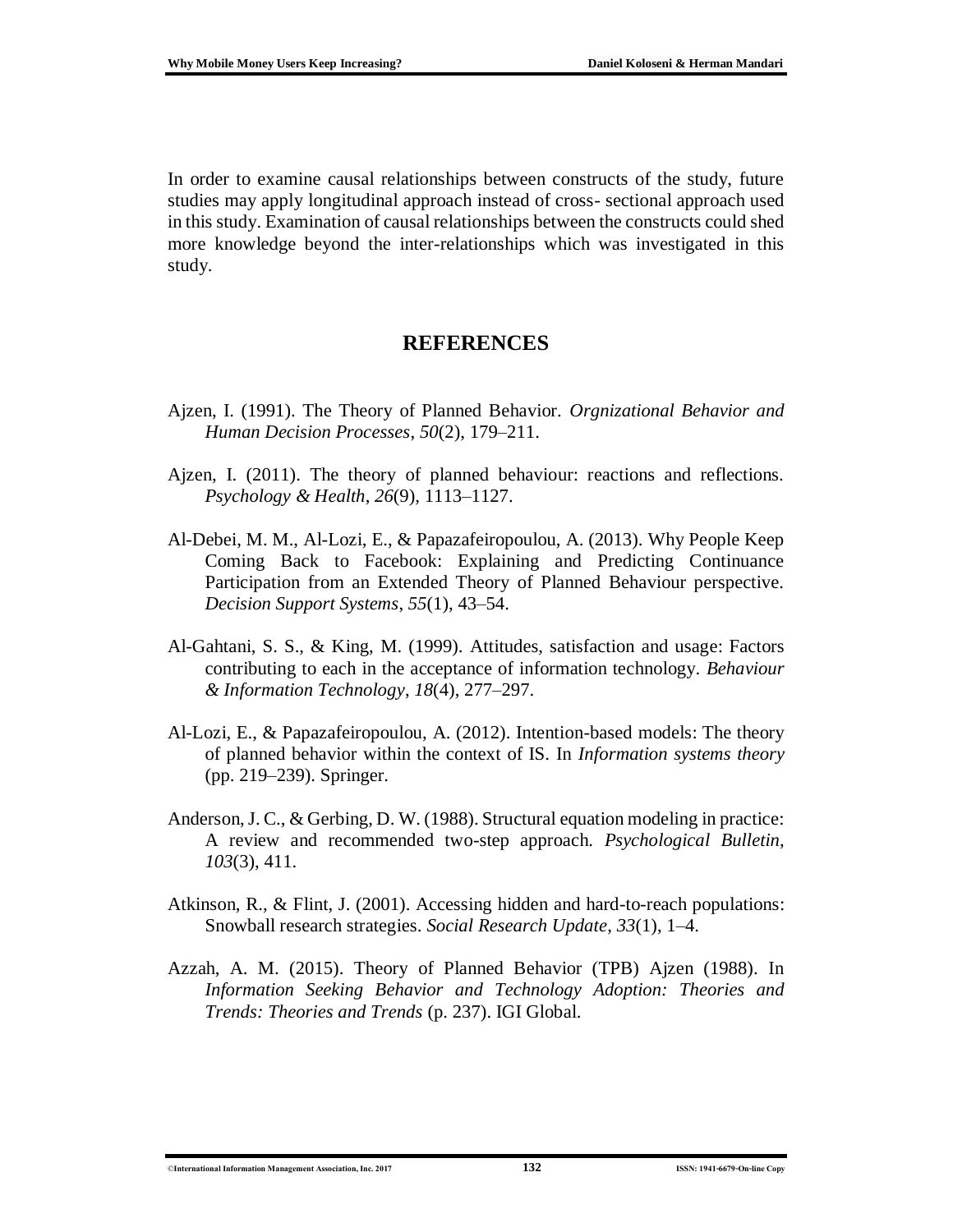- Baker, E.-W., Al-Gahtani, S., & Hubona, G. (2007). The effects of gender and age on new technology implementation in a developing country: Testing the theory of planned behavior (TPB). *Information Technology & People*, *20*(4), 352– 375
- Balasubramanian, S., Konana, P., & Menon, N. M. (2003). Customer Satisfaction in Virtual Environments: A Study of Online Investing. *Management Science*, *49*(7), 871–889.
- Bångens, L., & Söderberg, B. (2011). *Mobile Money Transfers and usage among micro- and small businesses in Tanzania: Implications for Policy and Practice*.
- Bentler, P. M., & Bonett, D. G. (1980). Significance tests and goodness of fit in the analysis of covariance structures. *Psychological Bulletin. Vol. 88(3)*, *88*(August), 588–606.
- Berger, A. R., & Janoff-Bulman, R. (2006). Costs and satisfaction in close relationships: The role of loss-gain framing. *Personal Relationships*, *13*(1), 53–68.
- Bhattacherjee, A. (2001). Understanding information systems continuance: an expectation-confirmation model. *MIS Quarterly*, 351–370.
- Bhattacherjee, A., Perols, J., & Sanford, C. (2008). Information technology continuance: A theoretic extension and empirical test. *Journal of Computer Information Systems*, *49*(1), 17–26.
- Bricci, L., Fragata, A., & Antunes, J. (2016). The Effects of Trust, Commitment and Satisfaction on Customer Loyalty in the Distribution Sector. *Journal of Economics, Business and Management*, *4*(2), 173–177.
- Byrne, B. M. (2009). *Structural Equation Modeling with AMOS: Basic Concepts, Applications, and Programming* (Second Ed). New York: Routledge.
- Chen, C., Ryan, T., & Hayashi, A. (2004). The Role of Social Presence and Moderating Role of Computer Self Efficacy in Predicting the Continuance Usage of E-Learning. *Journal of Information Systems Education*, *15*(2), 139– 154.
- Chen, S.-C., Chen, H.-H., & Chen, M.-F. (2009). Determinants of satisfaction and

<sup>©</sup>**International Information Management Association, Inc. 2017 133 ISSN: 1941-6679-On-line Copy**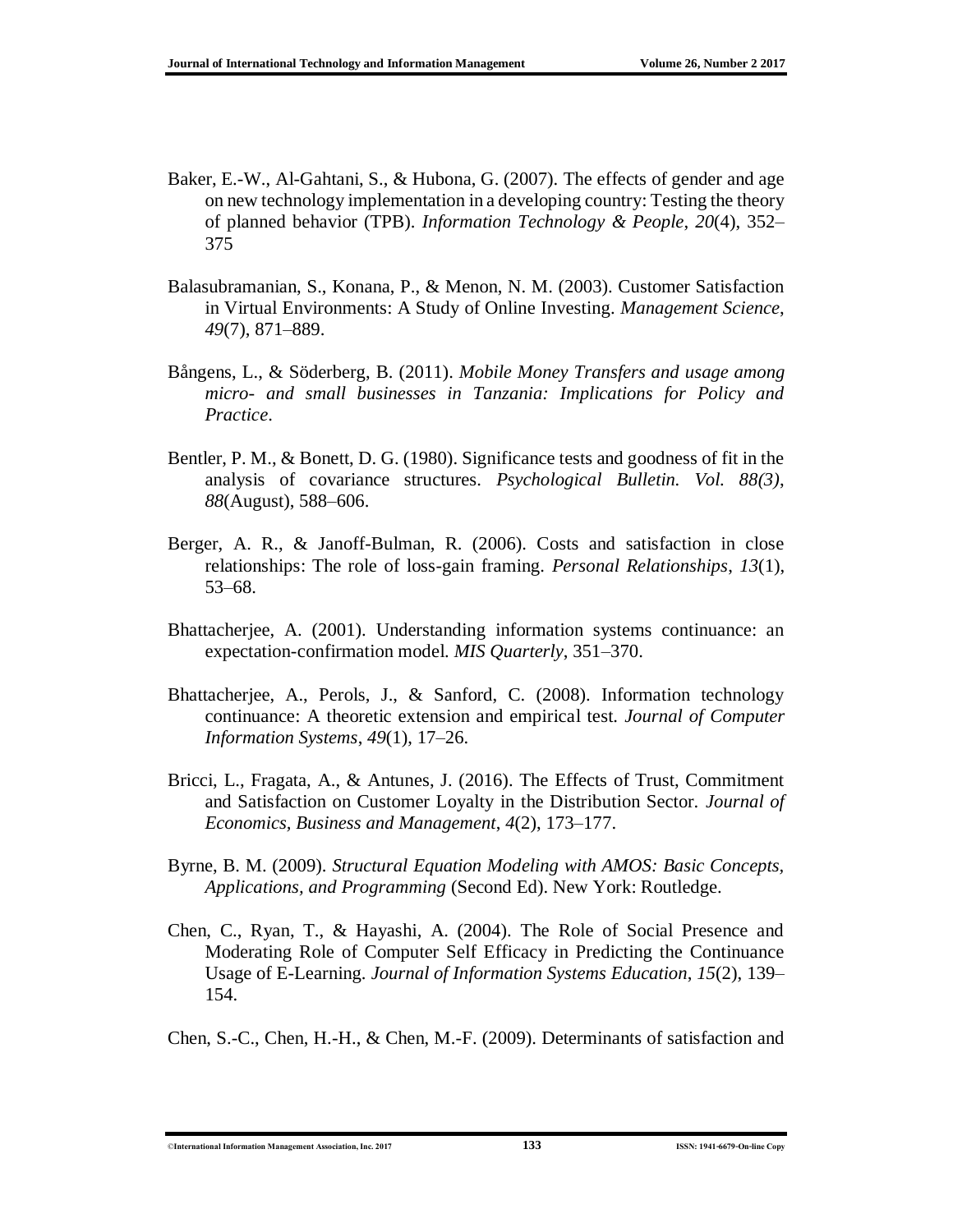continuance intention towards self-service technologies. *Industrial Management & Data Systems*, *109*(9), 1248–1263.

- Chen, S.-C., Yen, D. C., & Hwang, M. I. (2012). Factors influencing the continuance intention to the usage of Web 2.0: An empirical study. *Computers in Human Behavior*, *28*(3), 933–941.
- Chiu, C.-M., Hsu, M.-H., Sun, S.-Y., Lin, T.-C., & Sun, P.-C. (2005). Usability, quality, value and e-learning continuance decisions. *Computers & Education*, *45*(4), 399–416.
- Chogo, P. J., & Sedoyeka, E. (2014). Exploring Factors Affecting Mobile Money Adoption in Tanzania. *International Journal of Computing and ICT Research*, *8*(2), 53–64.
- Cohen, J. (1988). *Statistical Power Analysis for the Behavioral Sciences* (2nd ed.). NJ: Erlbaum: Hillsdale.
- Comninos, A., Esselaar, S., Ndiwalana, A., & Stork, C. (2009). Airtime to Cash: Unlocking the Potential of Africa's Mobile Phones for Banking the Unbanked. In *IST-Africa 2009 Conference Proceedings* (pp. 1–16).
- Dahlberg, T., & Oorni, A. (2007). Understanding changes in consumer payment habits-do mobile payments and electronic invoices attract consumers? In *System Sciences, 2007. HICSS 2007. 40th Annual Hawaii International Conference on* (p. 50). IEEE.
- Deng, Z., Lu, Y., Wei, K. K., & Zhang, J. (2010). Understanding customer satisfaction and loyalty: An empirical study of mobile instant messages in China. *International Journal of Information Management*, *30*(4), 289–300.
- Dholakia, U. M., Bagozzi, R. P., & Pearo, L. K. (2004). A social influence model of consumer participation in network-and small-group-based virtual communities. *International Journal of Research in Marketing*, *21*(3), 241– 263.

DiCastri, S., & Gidvan, L. (2014). *Enabling Mobile Money Policies for Tanzania*. Dlodlo, N. (2015). The Use of M-Payment Services In South Africa: A Value Based Perceptions Approach. *International Business & Economics Research Journal* 

*(IBER)*, *14*(1), 159–178.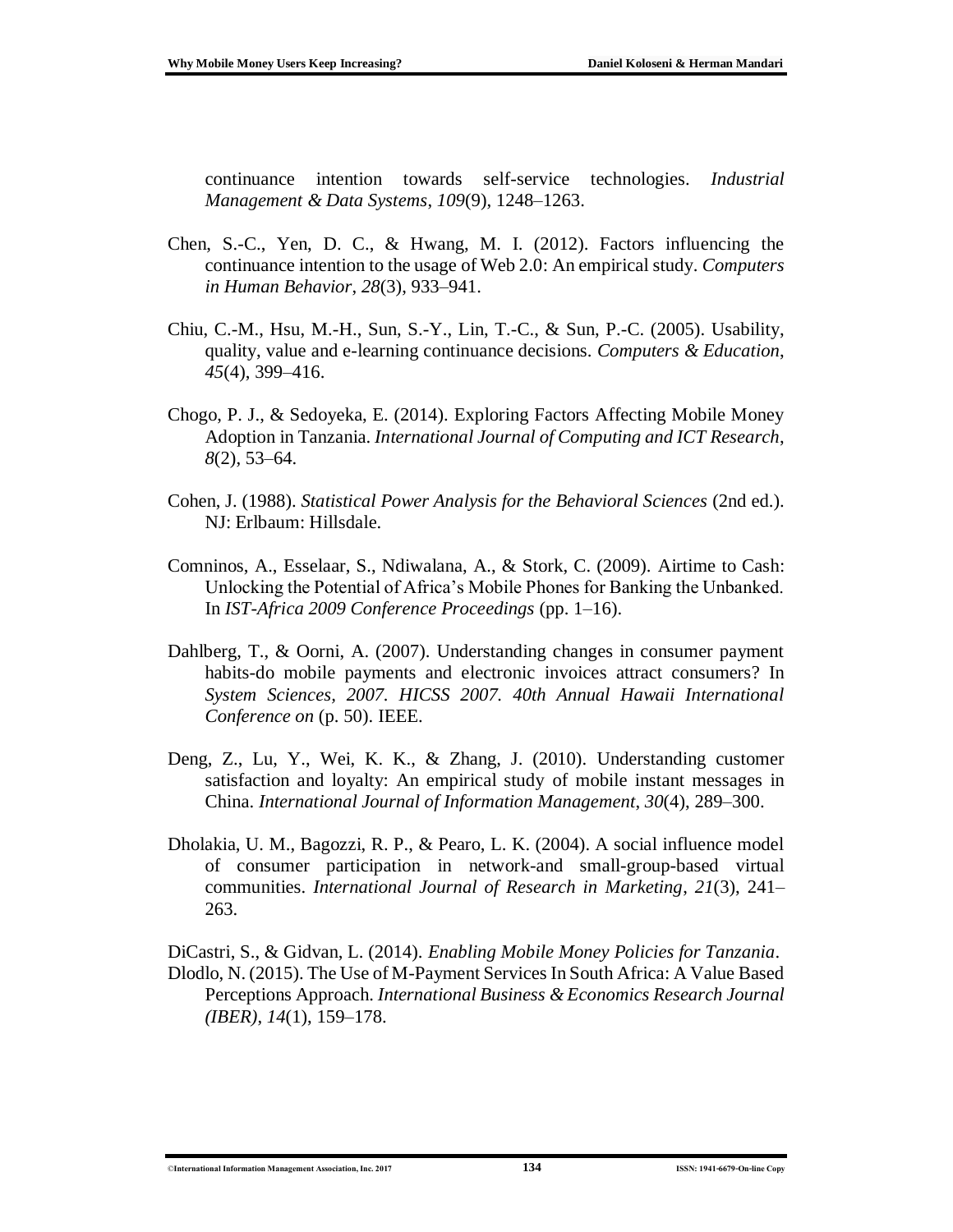Economides, N., & Jeziorski, P. (2015). Mobile money in Tanzania.

- Festinger, L. (1962). *A theory of cognitive dissonance* (Vol. 2). Stanford university press.
- Flavián, C., & Guinalíu, M. (2006). Consumer trust, perceived security and privacy policy: three basic elements of loyalty to a web site. *Industrial Management & Data Systems*, *106*(5), 601–620.
- Fornell, C., & Larcker, D. F. (1981). Structural Equation Models with Unobservable Variables and Measurement Rrror: Algebra and Statistics. *Journal of Marketing Research*, *18*(3), 382–388.
- Fu, B., Jung, C., & Chung, Y. (2013). The Role of Perceived Cost toward on Continuance Intention of Mobile TV: Focused on Chinese Users. *The Journal of Digital Policy & Management*, *11*(10), 296–303.
- Garg, A., & Choeu, T. (2015). The Adoption of Electronic Commerce by Small ans Medium Enterprises in Protea East. *The Electronic Journal Information Systems in Developing Countries*, *68*(7), 1–23.
- Gefen, D. (2005). A practical guide to factorial validity using PLS-Graph: Tutorial and annotated example. *Communications of the Association for Information Systems*, *16*(5), 91–109.
- Gefen, D., Straub, D., & Boudreau, M.-C. (2000). Structural equation modeling and regression: Guidelines for research practice. *Communications of the Association for Information Systems*, *4*(1), 7.
- GSMA. (2016). *The impact of mobile money interoperability in Tanzania*.
- Hair Jr, J., Black, W. C., Babin, B. J., & Anderson, R. E. (2010). *Multivariate Data Analysis* (7th Ed). London,UK: Prentice-Hall.
- Hasbullah, N. A., Osman, A., Abdullah, S., Salahuddin, S. N., Ramlee, N. F., & Soha, H. M. (2016). The Relationship of Attitude, Subjective Norm and Website Usability on Consumer Intention to Purchase Online: An Evidence of Malaysian Youth. *Procedia Economics and Finance*, *35*, 493–502.
- Ho, C.-H. (2010). Continuance intention of e-learning platform: Toward an integrated model. *International Journal of Electronic Business Management*,

<sup>©</sup>**International Information Management Association, Inc. 2017 135 ISSN: 1941-6679-On-line Copy**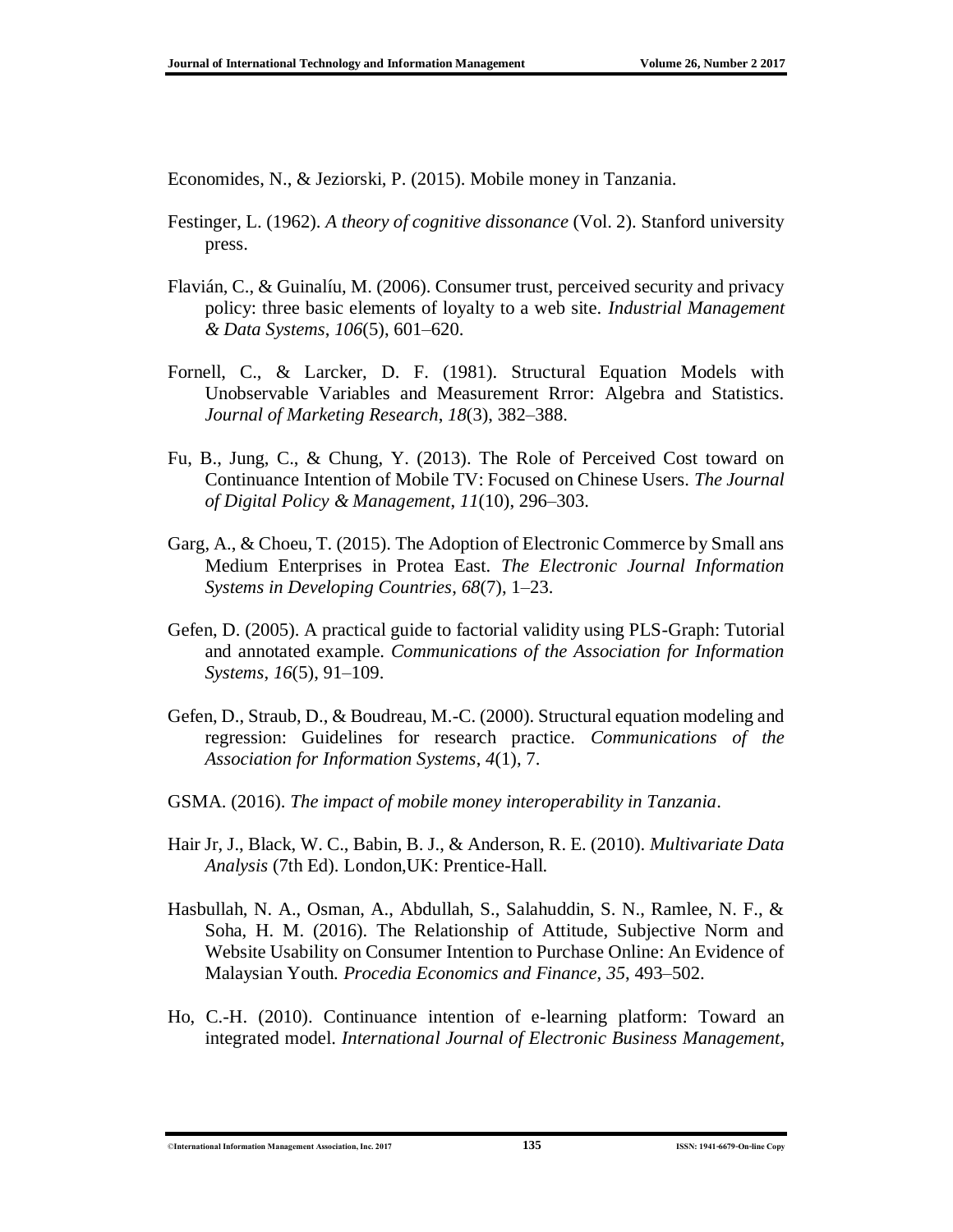*8*(3), 206.

- Ho, S.-H., & Ko, Y.-Y. (2008). Effects of self-service technology on customer value and customer readiness: The case of Internet banking. *Internet Research*, *18*(4), 427–446.
- Hoehle, H., Huff, S., & Goode, S. (2011). The Role of Continous Trust in Information Systems Continuance. *Journal of Computer Information Systems*.
- Hong, S.-J., Thong, J., & Tam, K.-Y. (2005). Understanding continued IT usage: An extension to the expectation-confirmation model in IT domain. *PACIS 2005 Proceedings*, 105.
- Hong, S., Thong, J. Y. L., & Tam, K. Y. (2006). Understanding continued information technology usage behavior: A comparison of three models in the context of mobile internet. *Decision Support Systems*, *42*(3), 1819–1834.
- Hsu, C., & Huang, S. (2010). Formation of Tourist Behavioral Intention and Actual Behavior. In *7th International Conference on Service Systems and Service Management (ICSSSM)* (pp. 1–6).
- Hsu, M.-H., Yen, C.-H., Chiu, C.-M., & Chang, C.-M. (2006). A longitudinal investigation of continued online shopping behavior: An extension of the theory of planned behavior. *International Journal of Human-Computer Studies*, *64*(9), 889–904.
- Hu, L., & Bentler, P. M. (1999). Cutoff criteria for fit indexes in covariance structure analysis: Conventional criteria versus new alternatives. *Structural Equation Modeling: A Multidisciplinary Journal*, *6*(1), 1–55.
- Iacobucci, D. (2010). Structural equations modeling: Fit Indices, sample size, and advanced topics. *Journal of Consumer Psychology*, *20*(1), 90–98.
- IMF. (2016). *Selected Issues - Microfinancial Issue*. Washington, DC, USA.

Intermedia. (2013). *Mobile Money in Tanzania: Use, Barriers and Opportunities*.

Islam, N. (2013). Understanding the continual usage intention of educators towards an e- learning system. In S. Sharma (Ed.), *Adoption of Virtual Technologies for Business, Educational and Governmental Advancements* (pp. 180–195). Hershey, PA: IGI Global.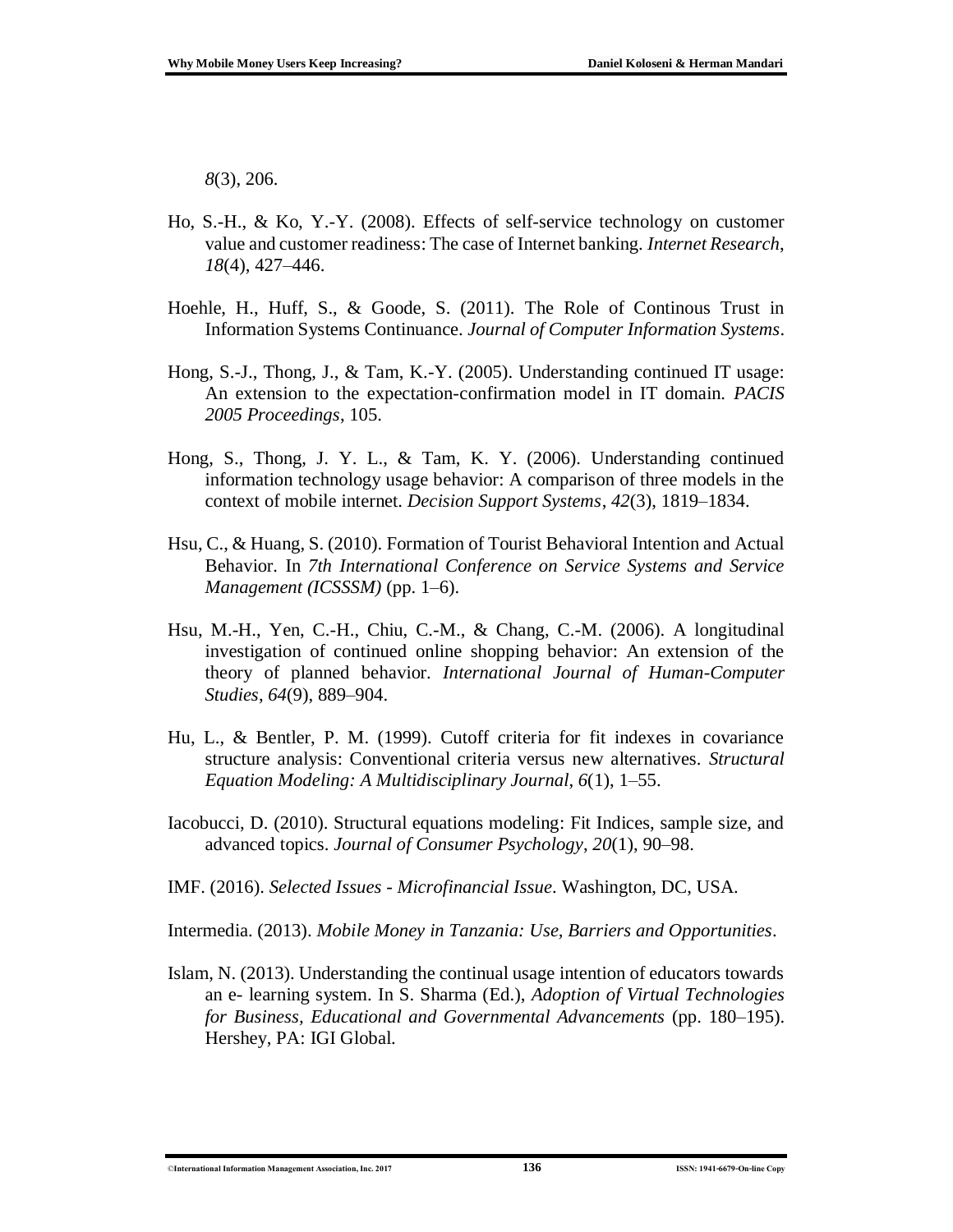- Jenkins, P., & Ophoff, J. (2016). Factors influencing the intention to adopt NFC mobile payments–A South African perspective. In *International Conference on Information Resources Management* (pp. 1–12).
- Kabanda, S. K., & Brown, I. (2015). E-commerce enablers and barriers in Tanzanian small and medium enterprises. *Electronic Journal of Information Systems in Developing Countries*, *67*(1), 1–24.
- Katz, H. (2006). Global surveys or multi-national surveys? On sampling for global surveys. In *Thoughts for the Globalization and Social Science Data Workshop UCSB*.
- Kim, C., Mirusmonov, M., & Lee, I. (2013). An empirical examination of factors influencing the intention to use mobile payment. *Computers in Human Behavior*, *26*(3), 310–322.
- Kim, D. J., Ferrin, D. L., & Raghav Rao, H. (2009). Trust and satisfaction, two stepping stones for successful e-commerce relationships: A longitudinal exploration. *Information Systems Research*, *20*(2), 237–257.
- Kim, D. J., Ferrin, D. L., & Rao, H. R. (2009). Trust and satisfaction, two stepping stones for successful e-commerce relationships: A longitudinal exploration. *Information Systems Research*, *20*(2), 237–257.
- Lee, M.-C. (2010). Explaining and predicting users' continuance intention toward e-learning: An extension of the expectation–confirmation model. *Computers & Education*, *54*(2), 506–516.
- Lee, Y.-E., & Benbasat, I. (2004). A framework for the study of customer interface design for mobile commerce. *International Journal of Electronic Commerce*, *8*(3), 79–102.
- Lehrer, C., Constantiou, I., & Hess, T. (2011). Examining the determinants of mobile location-based services' continuance. In *The 32nd International Conference on Information Systems. ICIS 2011* (pp. 1253–1269).
- Liao, C., Palvia, P., & Chen, J.-L. (2009). Information technology adoption behavior life cycle: Toward a Technology Continuance Theory (TCT). *International Journal of Information Management*, *29*(4), 309–320.

<sup>©</sup>**International Information Management Association, Inc. 2017 137 ISSN: 1941-6679-On-line Copy**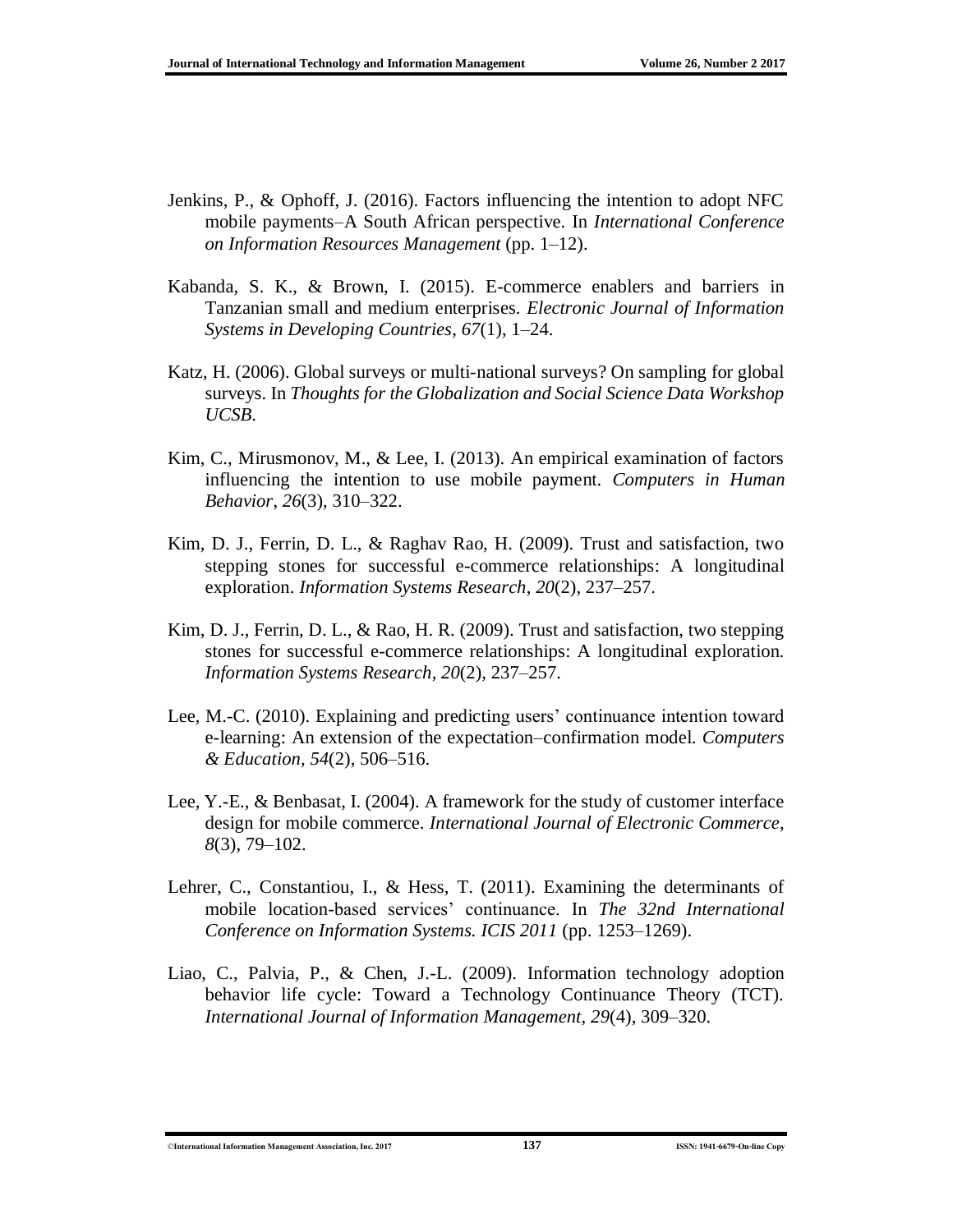- Limayem, M., & Cheung, C. M. K. (2008). Understanding Information Systems Continuance: The Case of Internet-Based Learning Technologies. *Information & Management*, *45*(4), 227–232.
- Little, R. J. A. (1988). A Test of Missing Completely at Random for Multivariate Data with Missing Values. *Journal of the American Statistical Association*, *83*(404), 1198–1202.
- Lwoga, E., & Lwoga, N. (2017). User Acceptance of Mobile Payment: The Effects of User- Centric Security, System Characteristics and Gender. *The Electronic Journal Information Systems in Developing Countries*, *81*(3), 1–24.
- Maitai, J., & Omwenga, J. (2016). Factors Influencing the Adoption of Mobile Money Transfer Strategy in Telecommunication Industry in Kenya: A Case of Safaricom–Kenya Ltd. *IOSR Journal of Business and Management*, *18*(10), 84–94.
- Makokha, B. B., Ramachandran, D., & Karthikeya, P. (2014). Behavioral Hindrance to Rapid Uptake of Mobile Money Services. *International Journal of Innovation and Scientific Research*, *5*(2), 286–296.
- Morawczynski, O. (2008). Examing Trust in Mobile Banking Transctions: The Case of M-Pesa in Kenya. In C. Avgerou, M. Smith, & V. den P. Basselar (Eds.), *Social Dimensions of Information and Communication Technology Policy* (Vol. 282, pp. 287–298). Boston: Springer.
- Morse, J. M., & Chung, S. E. (2003). Toward holism: The significance of methodological pluralism. *International Journal of Qualitative Methods*, *2*(3), 1–12.
- Mulwa, M. (2012). The Niche in Mobile Money Adoptions.
- Ndiwalana, A., Morawczynski, O., & Popov, O. (2010). Mobile money use in Uganda: A preliminary study. In *M4D 2010* (Vol. 121).
- Njega, A. K. (2009). *Mobile phone banking: Usage experiences in Kenya*. Catholic University of Eastern Africa.
- Nyaga, J. (2016). Mobile Banking Services in the East African Community (EAC): Challenges to the Existing Legislative and Regulatory Frameworks. *Journal of Information Policy*, *4*(2014), 270–295.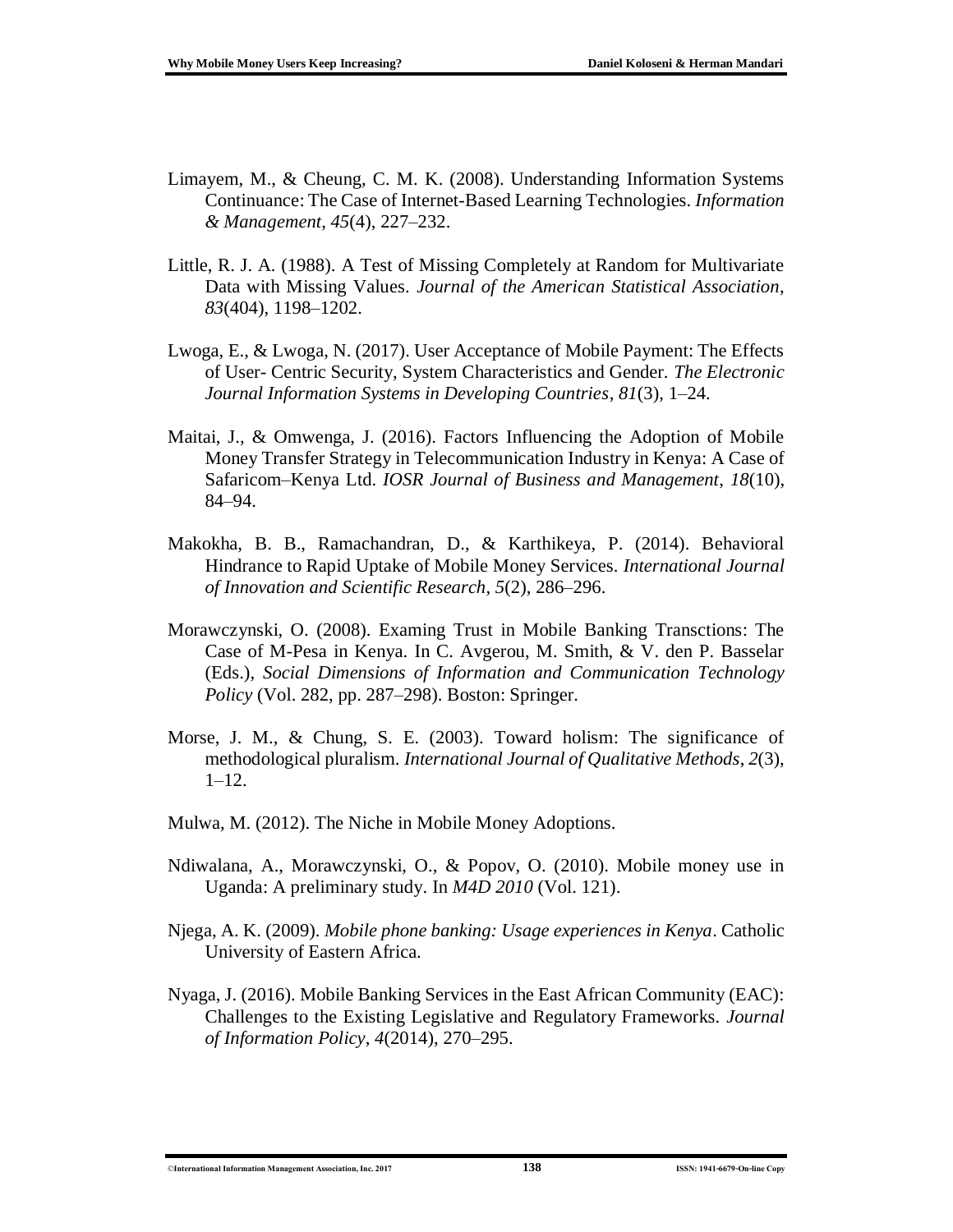- Petrosino, A., Boruch, R., Soydan, H., Duggan, L., & Sanchez-Meca, J. (2001). Meeting Challenges Policy: Campbell. *Annals of the American Academy of Political and Social Sciences*, (578), 14–34.
- Praveena, K., & Thomas, S. (2014). Continuance intention to use Facebook: A study of perceived enjoyment and TAM. *Bonfring International Journal of Industrial Engineering and Management Science*, *4*(1), 24.
- Ratnasingham, P. (1998). Trust in Web-based electronic commerce security. *Information Management & Computer Security*, *6*(4), 162–166.
- Roca, J. C., Chiu, C.-M., & Martínez, F. J. (2006). Understanding e-learning continuance intention: An extension of the Technology Acceptance Model. *International Journal of Human-Computer Studies*, *64*(8), 683–696.
- Sayid, O., Echchabi, A., & Aziz, H. A. (2012). Investigating mobile money acceptance in Somalia: An empirical study. *Pak. J. Commer. Soc. Sci*, *6*(2), 269–281.
- Senso, C., & Venkatakrishna, V. (2013). Challenges of Mobile-Phone Money Transfer Services ' Market Penetration and Expansion in Singida District , Tanzania Field Operations Engineer ,. *IRACST - International Journal of Research in Management & Technology (IJRMT)*, *3*(6), 205–215.
- Senso, C., & Venkatakrishnan, V. (2011). Challenges of mobile-phone money transfer services' market penetration and expansion in Singida District, Tanzania'. *International Journal of Research in Management & Technology*, *3*(6).
- Sledgianowski, D., & Kulviwat, S. (2009). Using social network sites: The effects of playfulness, critical mass and trust in a hedonic context. *Journal of Computer Information Systems*, *49*(4), 74–83.
- Sommer, L. (2011). The Theory Of Planned Behaviour And The Impact Of Past Behaviour. *International Business & Economics Research Journal*, *10*(1), 91– 110.
- Sumaedi, S., Mahatma, I. G., Bakti, Y., & Yarmen, M. (2012). The empirical study of public transport passengers' behavioral intentions: The roles of service quality, perceived sacrifice, perceived value, and satisfaction (case study:

<sup>©</sup>**International Information Management Association, Inc. 2017 139 ISSN: 1941-6679-On-line Copy**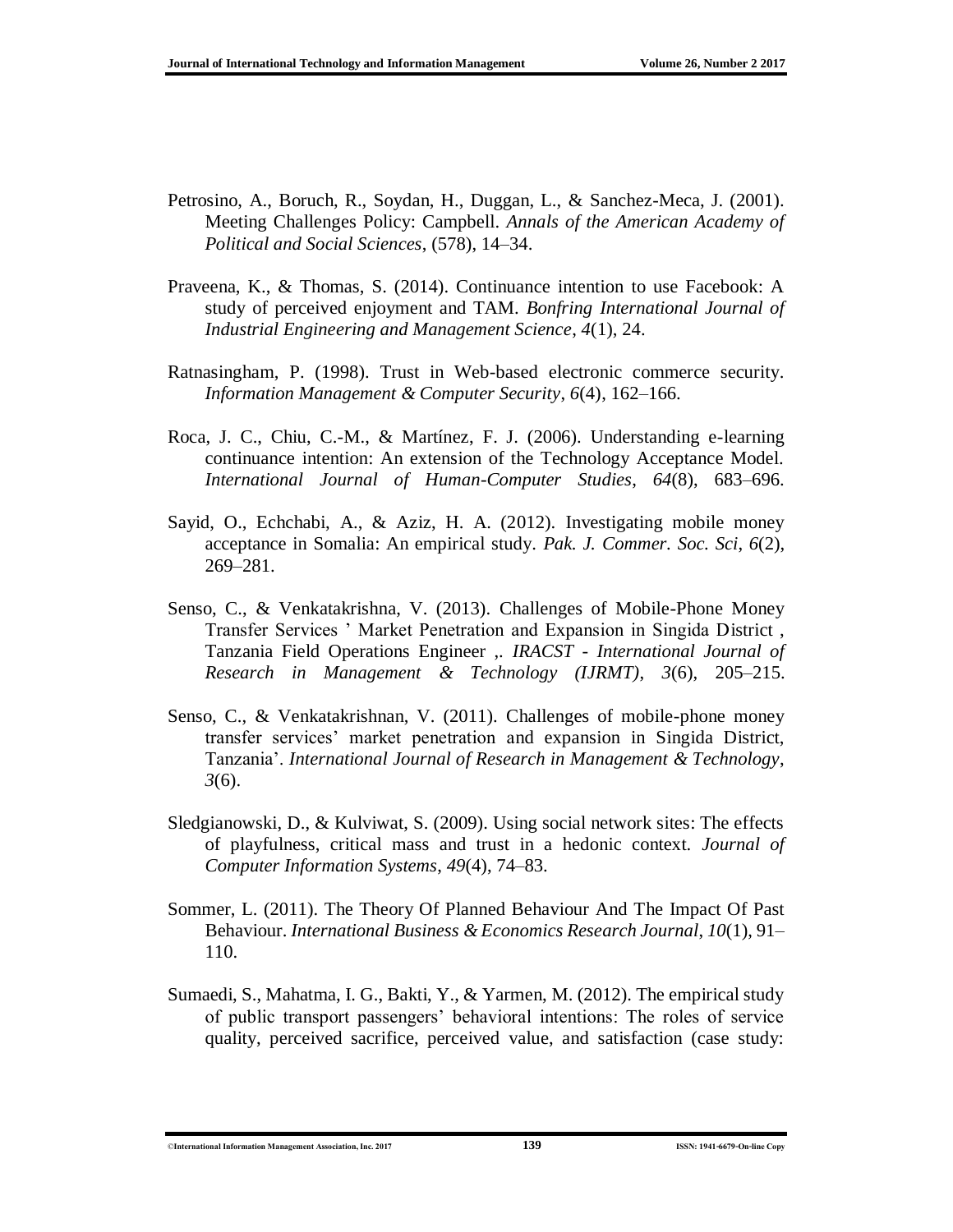paratransit passengers in Jakarta, Indonesia). *International Journal for Traffic and Transport Engineering*, *2*(1), 83–97.

- Sun, Q., Cao, H., & You, J. (2010). Factors influencing the adoption of mobile service in China: An integration of TAM. *JCP*, *5*(5), 799–806.
- Sun, Y., & Mouakket, S. (2015). Computers in Industry Assessing the impact of enterprise systems technological characteristics on user continuance behavior : An empirical study in China. *Computers in Industry*, *70*, 153–167.
- TCRA. (2016). *Quarterly Communications Statistics Report*. Dar es Salaam, Tanzania.
- Teddlie, C., & Yu, F. (2007). Mixed methods sampling: A typology with examples. *Journal of Mixed Methods Research*, *1*(1), 77–100.
- Thiruselvi, S., Yusliza, M. Y., Ramayah, T., & Nur Zahitah, O. (2013). *Continuance intention usage towards e-HRM*. *Proceedings Book of ICEFMO, Handbook on the Economic, Finance and Management Outlooks*.
- Tobbin, P., & Kuwornu, J. K. (2011). Adoption of mobile money transfer technology: structural equation modeling approach. *European Journal of Business and Management*, *3*(7), 59–77.
- Tossy, T. (2014). Modelling the Adoption of Mobile Payment System for Primary and Secondary School Student Examination Fees in Developing Countries : Tanzanian Experience, *27*(1), 1–12.
- USAID. (2013). *Tanzania Mobile Money Assessment and Case Study*.
- Venkatesh, V., Morris, M., Davis, G., & Davis, F. (2003). User Acceptance of Information Technology: Toward a Unified View. *MIS Quarterly*, *27*(3), 425– 478.
- Wang, Q., Zhou, X., & Zhang, X. (2014). Study of How Experience Involvement Affects Users' Continuance Intention to Use Mobile Reading. *Journal of Systems Science and Information*, *2*(6), 532–542.
- Wu, J. H., & Wang, S. C. (2005). What drives mobile commerce?: An empirical evaluation of the revised technology acceptance model. *Journal of Information & Management*, *42*(5), 719–729.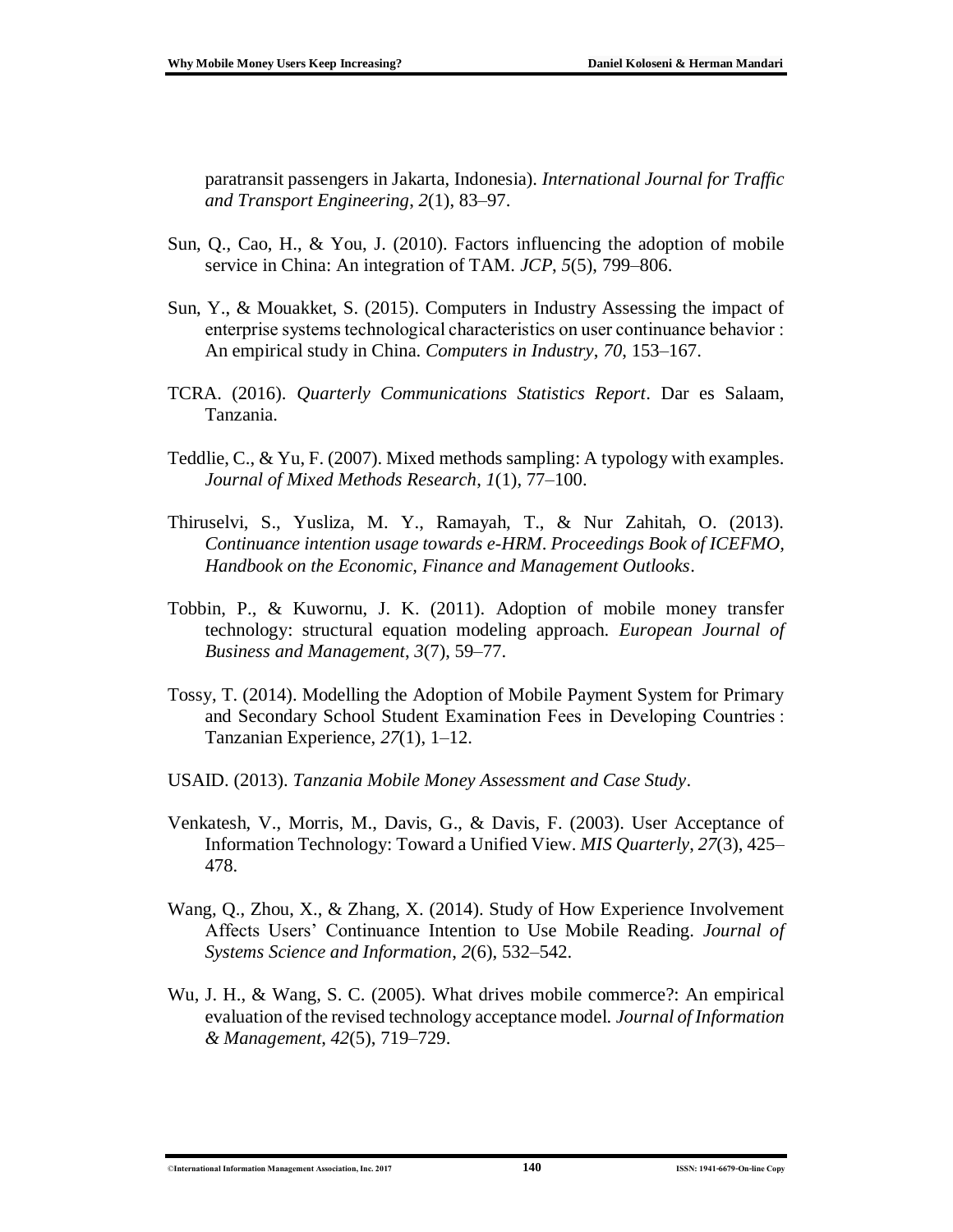- Wu, J., Tsai, R. J., Chen, C. C., & Wu, Y. (2006). An integrative model to predict the continuance use of electronic learning systems: hints for teaching. *International Journal on ELearning*, *5*(2), 287.
- Yin, G., Cheng, X., & Zhu, L. (2011). Understanding continuance usage of social networking services: A theoretical model and empirical study of the chinese context.
- Yuan, S., Liu, Y., Yao, R., & Liu, J. (2016). An investigation of users' continuance intention towards mobile banking in China. *Information Development*, *32*(1), 20–34.
- Zboja, J. J., & Voorhees, C. M. (2006). The impact of brand trust and satisfaction on retailer repurchase intentions. *Journal of Services Marketing*, *20*, 381–390.
- Zhao, L., Lu, Y., Zhang, L., & Chau, P. Y. (2012). Assessing the effects of service quality and justice on customer satisfaction and the continuance intention of mobile value-added services: An empirical test of a multidimensional model. *Decision Support Systems*, *52*(3), 645–656.
- Zhong, Z., Luo, J., & Zhang, M. (2015). Understanding antecedents of continuance intention in mobile travel booking service. *International Journal of Business and Management*, *10*(9), 156.
- Zhou, T. (2011). Understanding mobile Internet continuance usage from the perspectives of UTAUT and flow. *Information Development*, *27*(3), 207–218.
- Zhou, T. (2013). An empirical examination of continuance intention of mobile payment services. *Decision Support Systems*, *54*(2), 1085–1091.
- Zhou, T. (2014). Understanding the determinants of mobile payment continuance usage. *Industrial Management & Data Systems*, *114*(6), 936–948.

©**International Information Management Association, Inc. 2017 141 ISSN: 1941-6679-On-line Copy**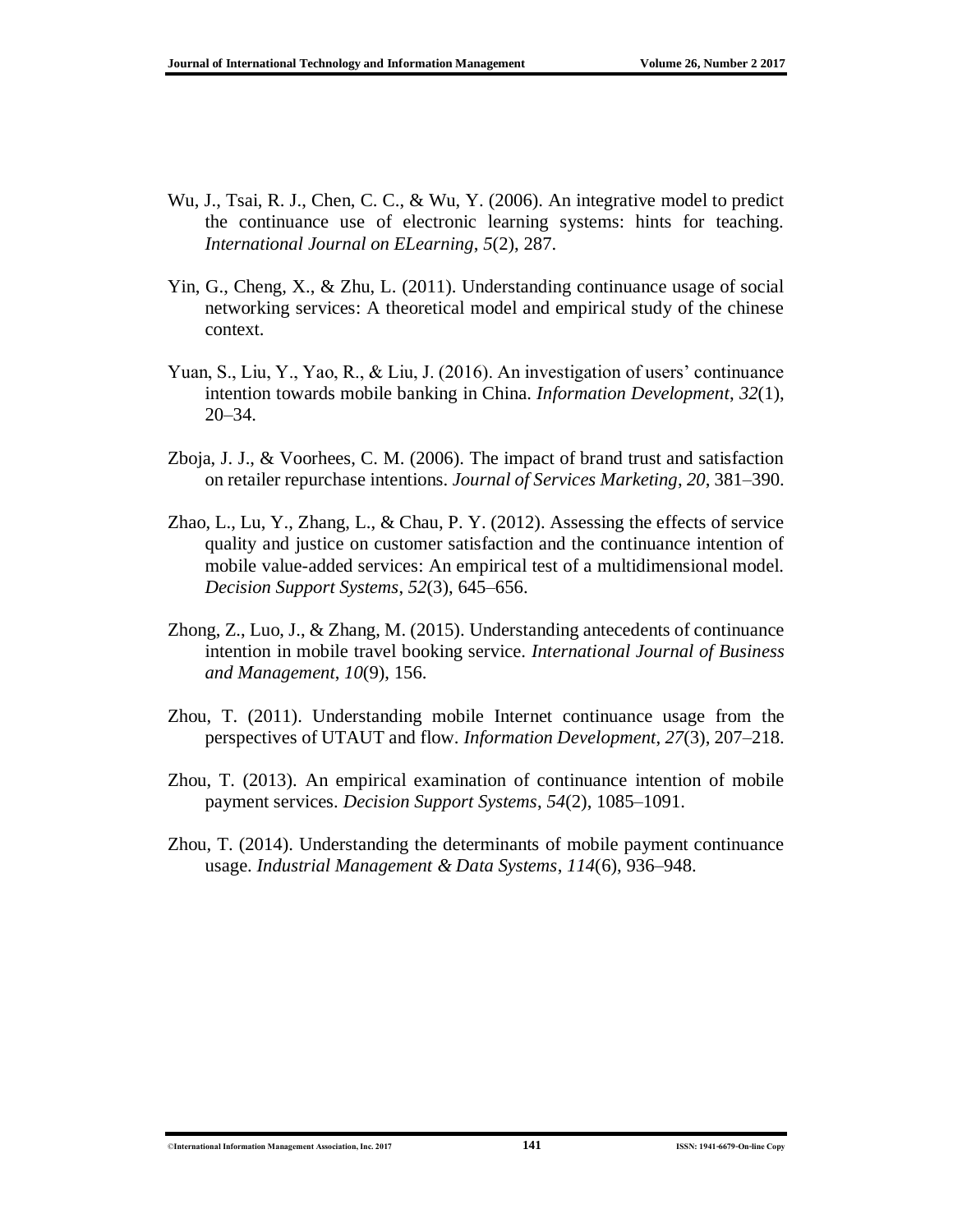| <b>Constructs and Measurement items</b> |                                                                                         |  |  |  |
|-----------------------------------------|-----------------------------------------------------------------------------------------|--|--|--|
| <b>Satisfaction</b>                     |                                                                                         |  |  |  |
| STF1                                    | I am satisfied with the performance of the mobile money services.                       |  |  |  |
| STF <sub>2</sub>                        | My decision to use mobile money services was a wise one.                                |  |  |  |
| STF3                                    | I am pleased with the experience of using the mobile money services.                    |  |  |  |
| STF4                                    | Mobile money service one of the best mobile services I have chosen                      |  |  |  |
| STF <sub>5</sub>                        | Overall, I am very satisfied with mobile money services.                                |  |  |  |
| STF <sub>6</sub>                        | The adoption of the mobile money services has fulfilled my                              |  |  |  |
|                                         | expectations.                                                                           |  |  |  |
| STF7                                    | The experience that I have had with the mobile money services have<br>been satisfactory |  |  |  |
| <b>Attitude</b>                         |                                                                                         |  |  |  |
| ATT1                                    | I have positive opinion in mobile money services.                                       |  |  |  |
| ATT2                                    | I think continuance usage of mobile money services is good for me                       |  |  |  |
| ATT3                                    | I think continuance usage of mobile money services is appropriate for                   |  |  |  |
|                                         | me                                                                                      |  |  |  |
| <b>Social Norms</b>                     |                                                                                         |  |  |  |
| SN1                                     | People who influence my behavior think I should continue using mobile                   |  |  |  |
|                                         | money services.                                                                         |  |  |  |
| SN <sub>2</sub>                         | People who are important to me think I should continue using mobile                     |  |  |  |
|                                         | money services.                                                                         |  |  |  |
| SN <sub>3</sub>                         | People whose opinions I value prefer I should continue using mobile                     |  |  |  |
|                                         | money services                                                                          |  |  |  |
| SN <sub>4</sub>                         | People around me will be helpful in continuing using mobile money                       |  |  |  |
|                                         | services                                                                                |  |  |  |
| <b>Trust</b>                            |                                                                                         |  |  |  |
| TRS1                                    | Mobile money service provider (s) is/are trustworthy.                                   |  |  |  |
| TRS2                                    | Mobile money service provider (s) keeps its promise.                                    |  |  |  |
| TRS3                                    | Mobile money service provider keeps customers' interests in mind                        |  |  |  |
| TRS4                                    | I can count on mobile money service provider (s) to protect my privacy                  |  |  |  |
|                                         | <b>Perceived Costs</b>                                                                  |  |  |  |
| PC <sub>1</sub>                         | There are financial barriers when using mobile money services (e.g.,                    |  |  |  |
|                                         | paying for the handset)                                                                 |  |  |  |
| PC <sub>2</sub>                         | I think access to mobile money vendors is very expensive                                |  |  |  |
| PC <sub>3</sub>                         | I think transaction fee of using mobile money is very expensive                         |  |  |  |
|                                         | <b>Perceived Behavioural Control</b>                                                    |  |  |  |
| PBC1                                    | I am able to use mobile money services without help                                     |  |  |  |
| PBC <sub>2</sub>                        | Using mobile money services would be entirely within my control                         |  |  |  |

### **APPENDIX 1: MEASUREMENT ITEMS**